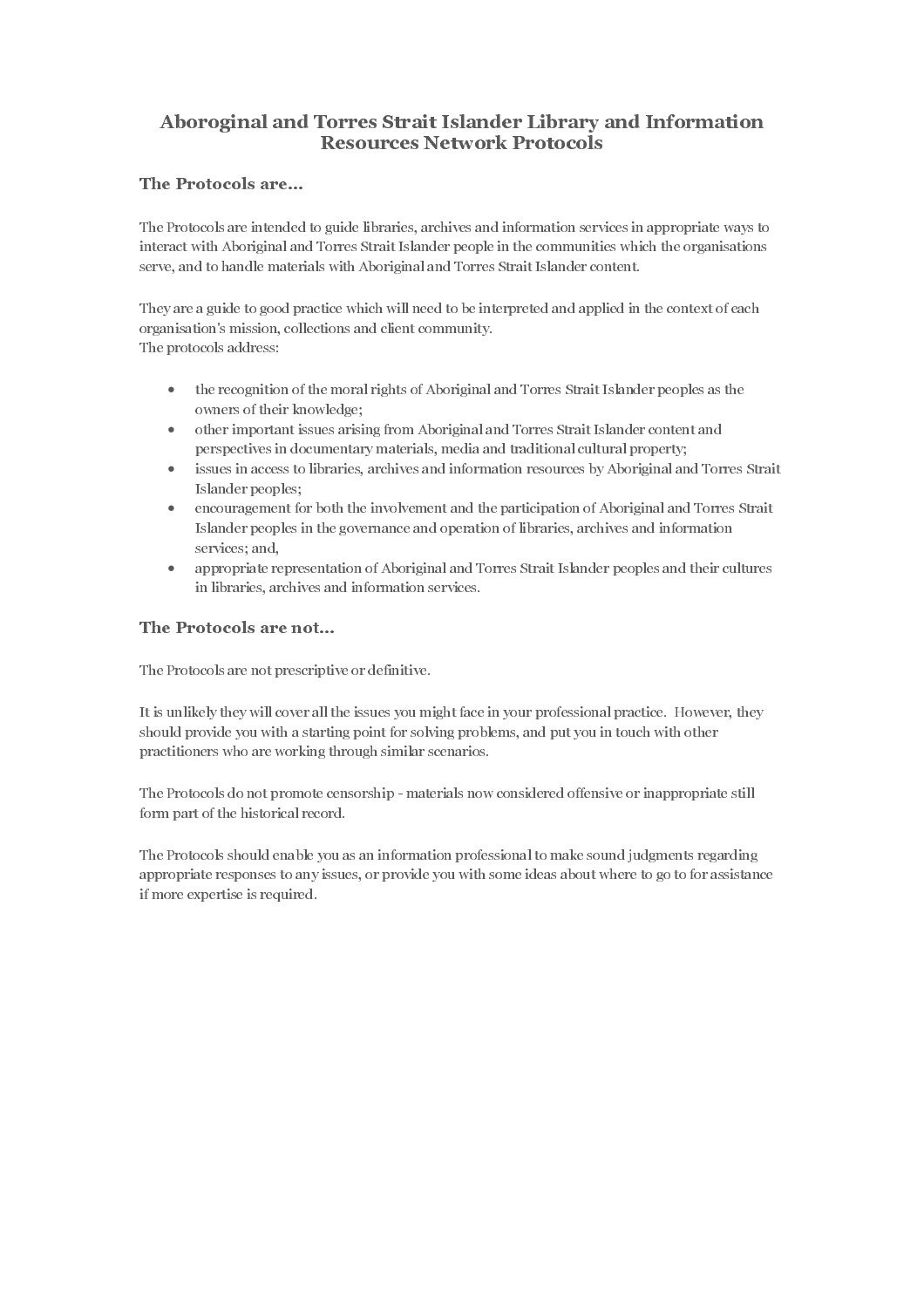#### Content & Perspective

It is my view that you need to look carefully at the way Aboriginal people are portrayed in libraries, and you need to reach out to Aboriginal people and show us that we are welcome to participate in an area which we were excluded from for a long time.

#### $(Mick\ Dodson\ 1993)$

Many of the records, books, images and other materials held by Australian libraries, archives and information services include depictions of Aboriginal and Torres Strait Islander peoples, culture and experience presented from a variety of perspectives. Perspectives include those of the colonist, policeman and magistrate as well as those of the historian, anthropologist and social commentator. The voices of Australian Indigenous peoples are increasingly being heard in books, videotapes, oral history and through archival records.

'Both ways' or 'two ways' education responds to this need by calling for equal respect for both Indigenous and 'western' languages, knowledge and learning approaches:

Aboriginal and Torres Strait Islander peoples argue strongly that their culture, knowledge and values should be given equal respect and importance to those of non-indigenous Australia in our education systems. They recognise the importance of the skills and knowledge that non-Indigenous Australia has to offer but consider that without reciprocal recognition of indigenous skills and knowledge, the education being provided is incomplete and lacks cultural fairness and relevance (National Review of Education for Aboriginal and Torres Strait Islander Peoples, 1995:85)

More poetically, the National Review quotes Mandawuy Yunupingu:

We must connect with old people, we need to tap into their wisdom. The hearts of Aboriginal women are crying for their culture. (Review,  $1995:5$ )

Major institutions have a responsibility to ensure that their collections are comprehensive, inclusive and reflective of all perspectives. These collections may include sensitive material which needs to be handled with special care. Smaller institutions may have a more specialised collecting focus. In developing and managing collections, organisations should follow good archival and/or library practice. In responding appropriately to Aboriginal and Torres Strait Islander peoples and issues, organisations can learn from the experience of others but, above all, must accept the crucial need to consult in an appropriate and ongoing manner with relevant Aboriginal and Torres Strait Islander communities in regard to the development and management of their collections.

For libraries and private archives, it is important that there should be a serious effort to balance collections by acquiring material by as well as that about Aboriginal and Torres Strait Islander peoples. There should be a special focus on acquiring materials produced, written or directed by Aboriginal and Torres Strait Islander peoples: good information by Aboriginal and Torres Strait Islander writers, producers, artists, performers in all formats. This has become considerably easier in recent years with the growth in publishing of material by Indigenous peoples, particularly through Magabala Books (www.magabala.com) and University of Queensland Press (http://www.uqp.uq.edu.au/) and the publication of annotated bibliographies such as Black in Focus (Dunkle, Margaret 1994, ISBN: 1875589473 ), which have been produced to guide libraries and schools in the purchase of books and other materials.

#### Some useful starting points…

(writers – see http://home.vicnet.net.au/~ozlit/aborigwr.html)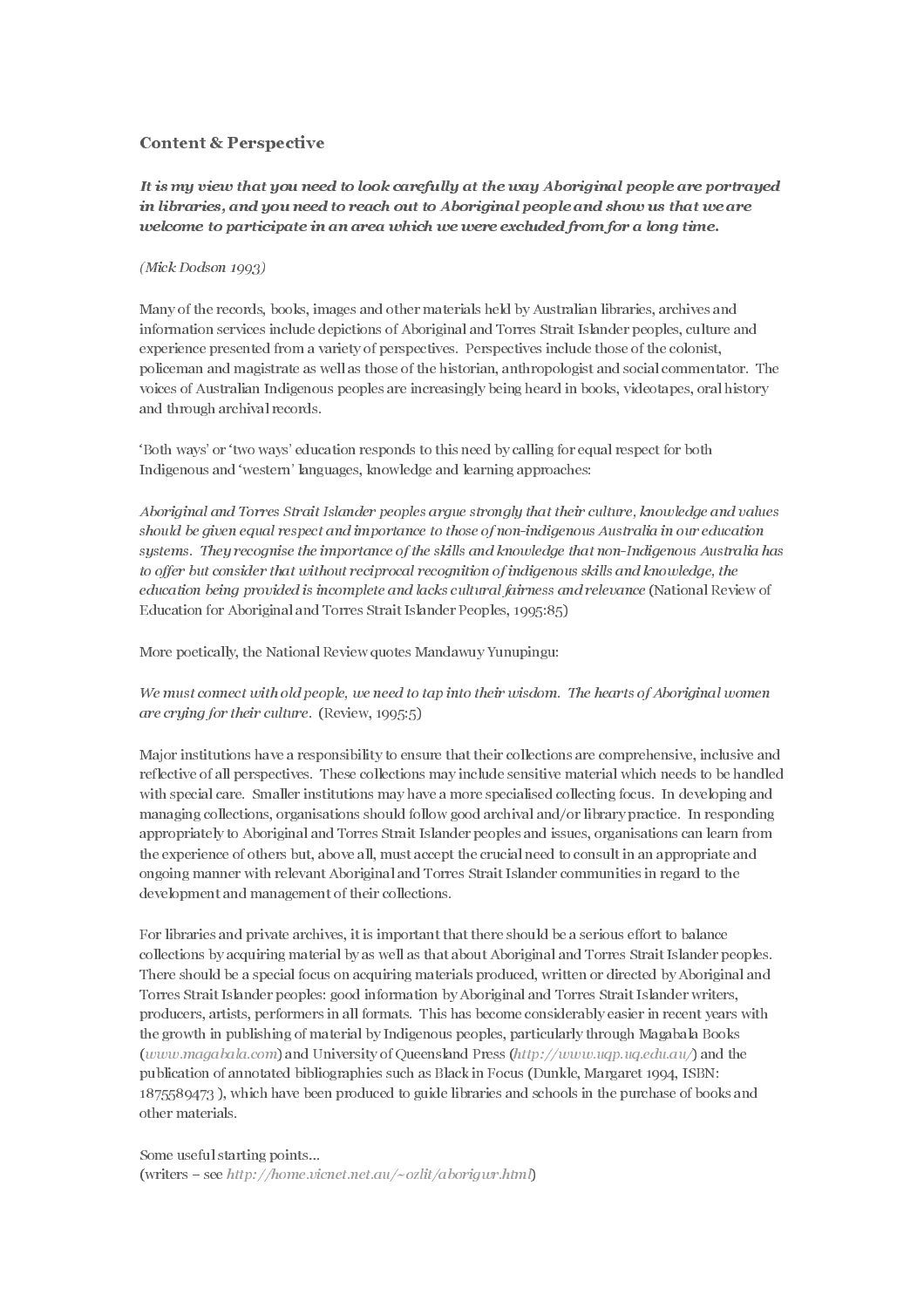$(film - http://www.filmaust.com.au/showcase/8478/default.asp?content = bios)$ (arts and performance - http://www.ozco.gov.au/boards/atsia/ $\Gamma$ 

Some archives and libraries may be able to encourage this trend by sponsoring publications, promoting writing groups or offering to house records. A regional institution could make a very useful contribution by sponsoring an oral history program to record local Aboriginal and Torres Strait Islander people's experiences and views. Public or school libraries could user Aboriginal and Torres Strait Islander storytellers or artists and discuss with them the possibility of recording their work.

It is important to collect material which is locally based. In many local libraries, readers cannot find material about Aboriginal and Torres Strait Islander peoples from that local area. For example, a public library in western New South Wales might have material about Aboriginal peoples in South Australia or Tasmania but none from the Darling. Both Aboriginal and non-Aboriginal peoples need to be able to access their local histories and traditions.

Promotion of different perspectives may take many forms: those selected should be appropriate for the type of material and the type of library or archive. This might involve placing stickers on items which illustrate Indigenous experiences or views, or perhaps inviting Aboriginal and Torres Strait Islander peoples to annotate materials such as historical photographs ( for example, the Koorie Heritage Trust project) with their memories or knowledge.

Government archives may perceive some difficulty with this recommendation since their mandate to collect is generally specified in legislation. However, there is the opportunity to consult through the government agencies from which records originate. Originating organisations should be advised to be aware of Aboriginal and Torres Strait Islander content of materials and appropriate access policies. Raising awareness of different perspectives also involves the promotion of the existence and availability of a range of materials and of any conditions governing access.

Following the lead provided by some museums, archives and libraries might facilitate the development of Aboriginal and Torres Strait Islander community keeping places in which documentation of importance to a community, or copies of the documentation can be kept in appropriate environmental conditions and under appropriate control. Dialogue with communities may lead to the establishment of such keeping places in conjunction with a library or archive, or, perhaps, even as specially designated space within the library or archive.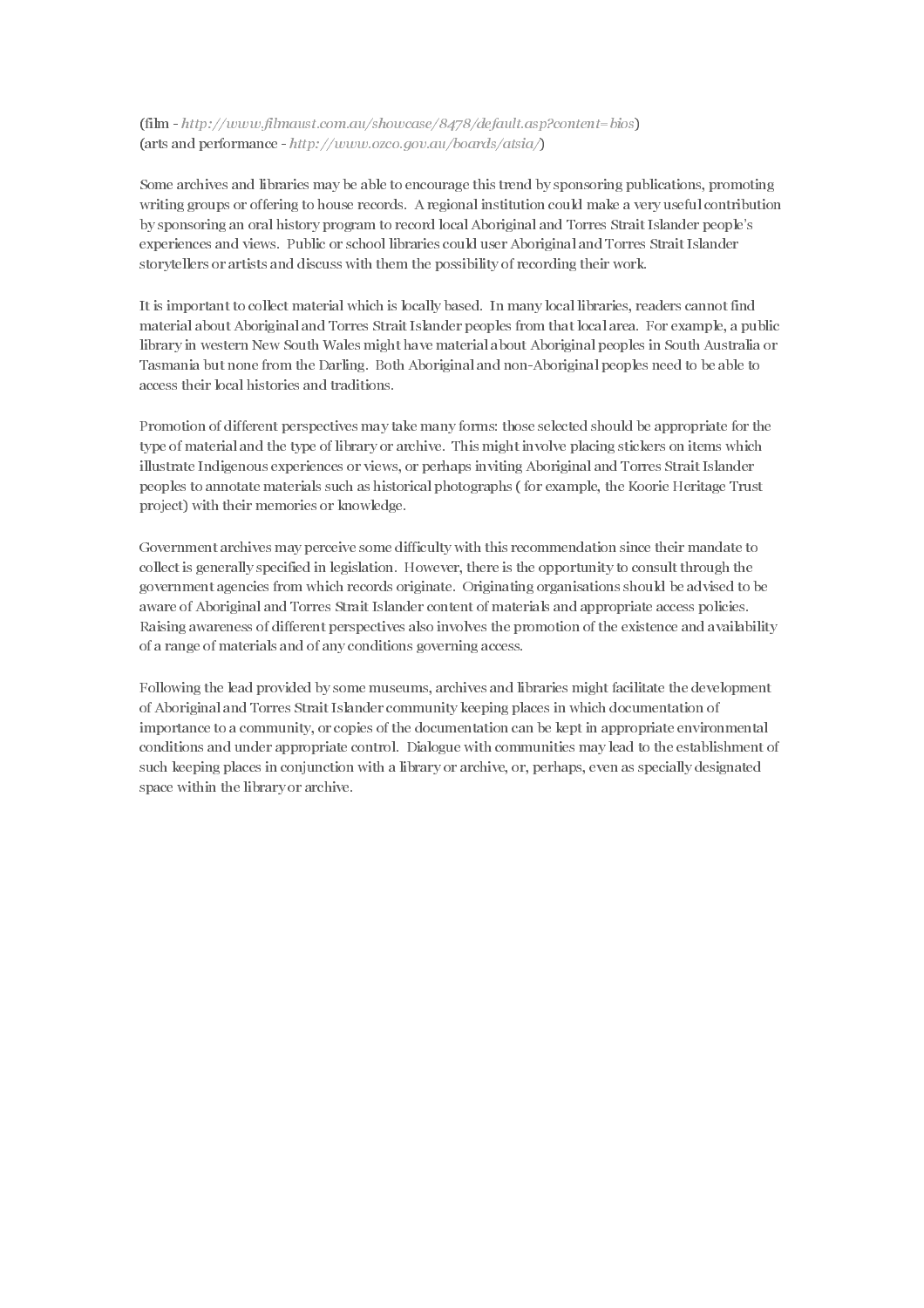# Intellectual Property

### Marcia Lanaton

The interests of the authors and publishers of records, books and other documentary material are protected by copyright law but the interests of those whose culture is described are not. The primary rights of the owners of a culture must be recognised. Libraries, archives and information services will:

- Become aware of the issues surrounding cultural documentation and the need for cultural awareness training.
- Develop proper professional recognition of the primary cultural and intellectual property rights of Aboriginal and Torres Strait Islanders and consult with appropriate Aboriginal or Torres Strait Islander peoples on their application.
- Develop ways, including the recognition of moral rights, to protect Aboriginal and Torres Strait Islander cultural and intellectual property.
- Share information on initiatives involving cultural documentation.

per returner from at the interimbena procedure in the canonical perturn of the case of any standard restricted access to the analogo and access to the analogo and perturnation and performation and performation and perform holo count the information to<br>bo orbitse on reasonned and entertorial particular interactions of the<br>strain distribution of the interaction of the interaction of the interaction<br>of the interaction of the interaction of th Where it is a state of the state of the interest of the state of the interest of the state of the interest of the interest of the interest of the interest of the interest of the interest of the interest of the interest of Henrietta Fourmile cogently noted that, "The information collected about us is simply not owned by us" (1989). This reflects the orientation of copyright law, which ensures that the interests of the authors and publishers of records, books and other documentary material are protected but the interests of those whose culture is described are not. Thus, photographs of a dance will be protecting the interests of the photographer but not those of the dancers; a record of a story will be protected for the recorder but not its source.

There is growing recognition of such moral rights to extend control over intellectual property. The discussion paper Proposed Moral Rights Legislation for Copyright Creators (1994:24) notes that copyright legislation does not recognise a number of significant issues specific to Aboriginal artists including:

- community ownership of works and management of rights according to Aboriginal tradition (eg, the clan or group elders, rather than the individual artist, may be regarded as owner of copyright in a work. Permission for use of the work should then be sought from the elders).
- community interests in the reproduction or public disclosure of sacred objects (eg, some works may only be viewed by men or those who have reached a designated level of initiation).
- protection of works such as rock art, which are too old to still have copyright protection (many of these works have existed for centuries and hold special significance for a specific clan or group).
- requirement that a work be original (many Aboriginal designs derived from traditional designs and may not be regarded as original by present law).
- protection of oral traditions, ie, in the absence of a work in a material form (eg, stories and dances that have never been written or recorded will not be protected, nor, in practice, will transient forms of art such as body painting).

The discussion paper suggests that these issues need to be examined further by all relevant parties but quotes Anderson's concern that:

The law as it stands is simply not a sensitive enough instrument to deal effectively with the management of spiritually significant material, that often falls outside the time or definitional limits it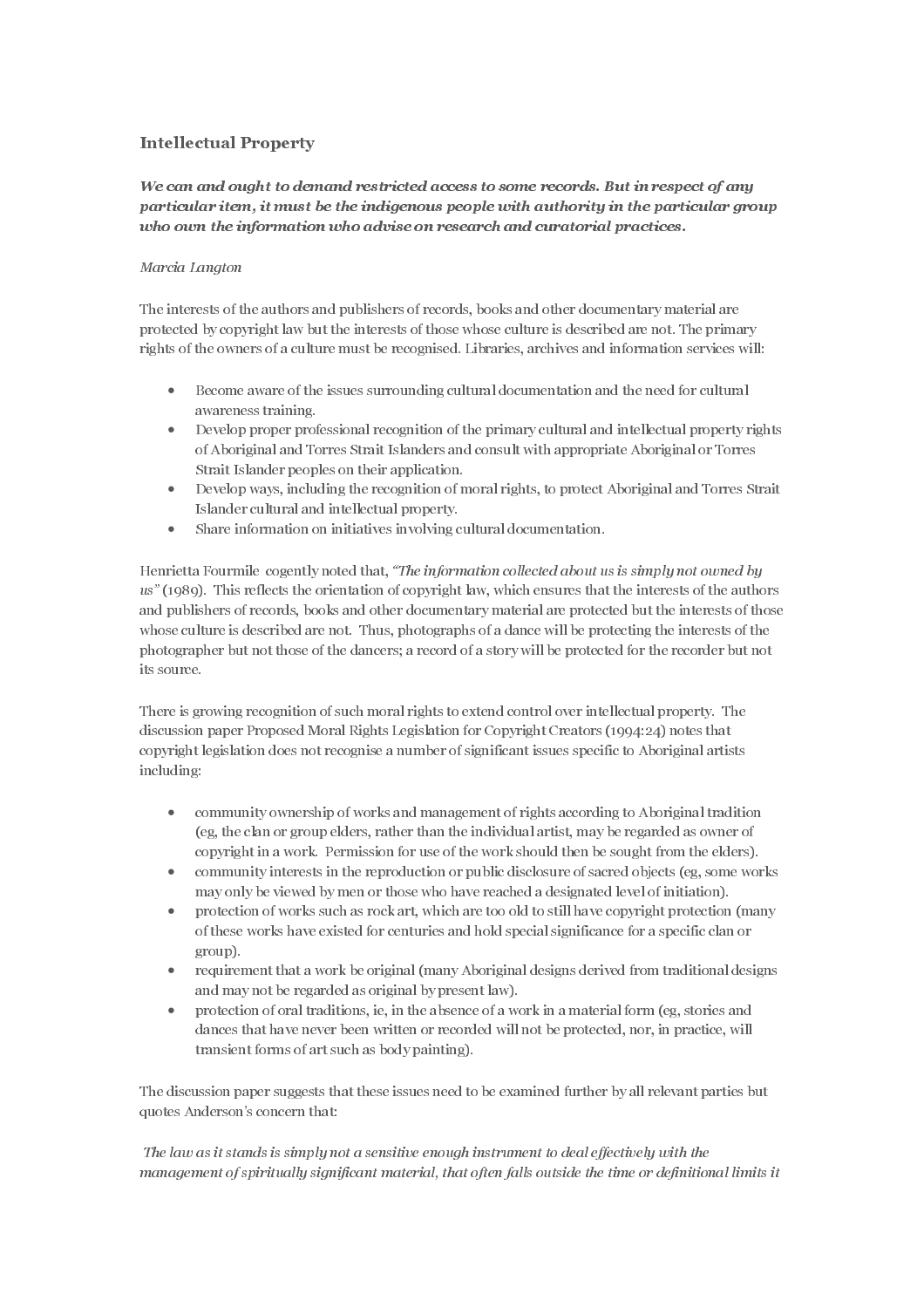sets. The protection of the integrity of such works (often ancient in origin) and the provision of mechanisms that ensure control of their dissemination remains with their custodians, could be dealt with as a specifically Australian moral rights issue. (P Anderson, 'Artists' Rights and the Exploitation of Creativity: the introduction of moral rights protection for authors and artists', Arts and Entertainment Law Review June 1993).

In 1988, the Copyright Law Review Committee issued a majority report recommending against the introduction of moral rights. The grounds identified by the Committee to support non-introduction included the following:

- there was insufficient support within Australia for Australia to enhance its copyright law in this area;
- the theoretical basis for moral rights in a common law system had not been identified; and
- violation of moral rights in Australia were too infrequent to warrant legislative intervention.(2)

On 4 December 2000 the long-awaited Copyright Amendment (Moral Rights) Bill was passed by Parliament. Amendments proposed by Senator Aden Ridgeway for the protection of Indigenous cultural expression were unsuccessful.

The government indicated that it will "consult with appropriate indigenous peak bodies as part of this process, and announce as soon as practicable a package of measures to protect indigenous arts and cultural expressions."

In September 2003 the new Communications, IT & Arts Minister (and former Attorney-General), Daryl Williams, announced that it was heading towards stronger protection - apparently based on moral rights - for Indigenous cultural expression and knowledge.

The Caslon Analytics Intellectual Property Guide (http://www.caslon.com.au/ipguide13.htm) provides some useful information regarding Indigenous IP issues.

There are two key rights underpinning moral rights: the right of *attribution* and the right of *integrity*. The discussion paper defines the former as "the right to be identified as the author of a work" and the latter as "the rights to object to distortion, mutilation or other modification of, or derogatory action in relation to, the work which is prejudicial to the author's honour or reputation", and notes that "there are two other less widely recognised rights, namely, the right to withdraw a work after its publication and the right to refuse publication of a work".

Helen Daniels commented at a round table meeting on intellectual property issues in a networked environment (Sydney, 19-20 June 1995) that many aspects of moral rights are covered by existing legislation but coverage is fragmented and difficult to enforce. Legislation is in force in New Zealand, Canada and the United Kingdom. Australian legislation will cover the rights of attribution and integrity and will be achieved by amendment of the Copyright Act. They will subsist for the duration of copyright.

Thus, moral rights for Indigenous people's knowledge might comprise:

- The right to be identified as the source and owner of knowledge expressed in a tradition, story, dance, design etc.
- The right to object to distortion, mutilation or other modification of, or derogatory action in relation to that knowledge.
- The right to refuse publication of that knowledge and to withdraw permission for publication after publication.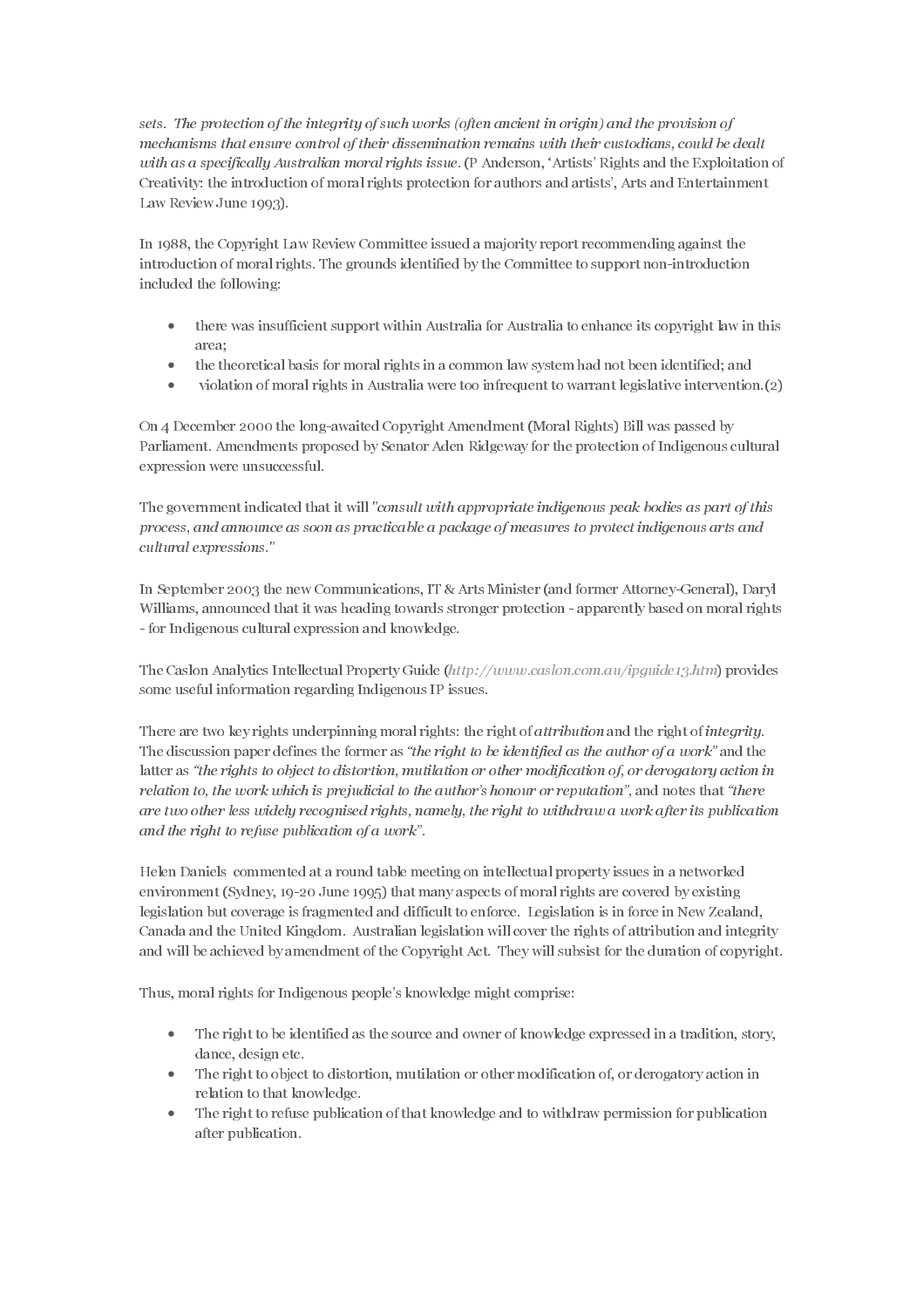It appears that the first two will be recognised and protected to some degree in Australian law but that the third will be achieved only through the adoption of good practice in recognising and respecting cultural ownership. The general condemnation of plagiarism, of appropriating ideas or expressions form another, is a good model for developing such recognition and respect.

The primary rights of the owners of a culture must be recognised. Libraries, archives and information the need for cultural awareness training. Simply being aware and understanding the issues can play a large part in actually making a difference.

Those working in larger organisations such as State, National and University Libraries can and should develop proper professional recognition of the primary cultural and intellectual property rights of Aboriginal and Torres Strait Islanders and consult with appropriate Indigenous peoples on their application to materials in the care of the organisation.

services can play a part Toy becoming severe of the issues are normalizing cultural documentation and<br>the media of the intermediation and an State National and Taiweary Horizon's a radio dollar<br>that Theorem in accumulation Organisations should develop and foster sensitivity to the issues involved in caring for documentation relating to the intellectual property of Indigenous peoples. In consultation with relevant Indigenous peoples, archivists and librarians can develop ways, including the recognition of moral rights, of protecting Aboriginal and Torres Strait Islander cultural and intellectual property. Through collaborative action initiatives involving cultural documentation can be shared.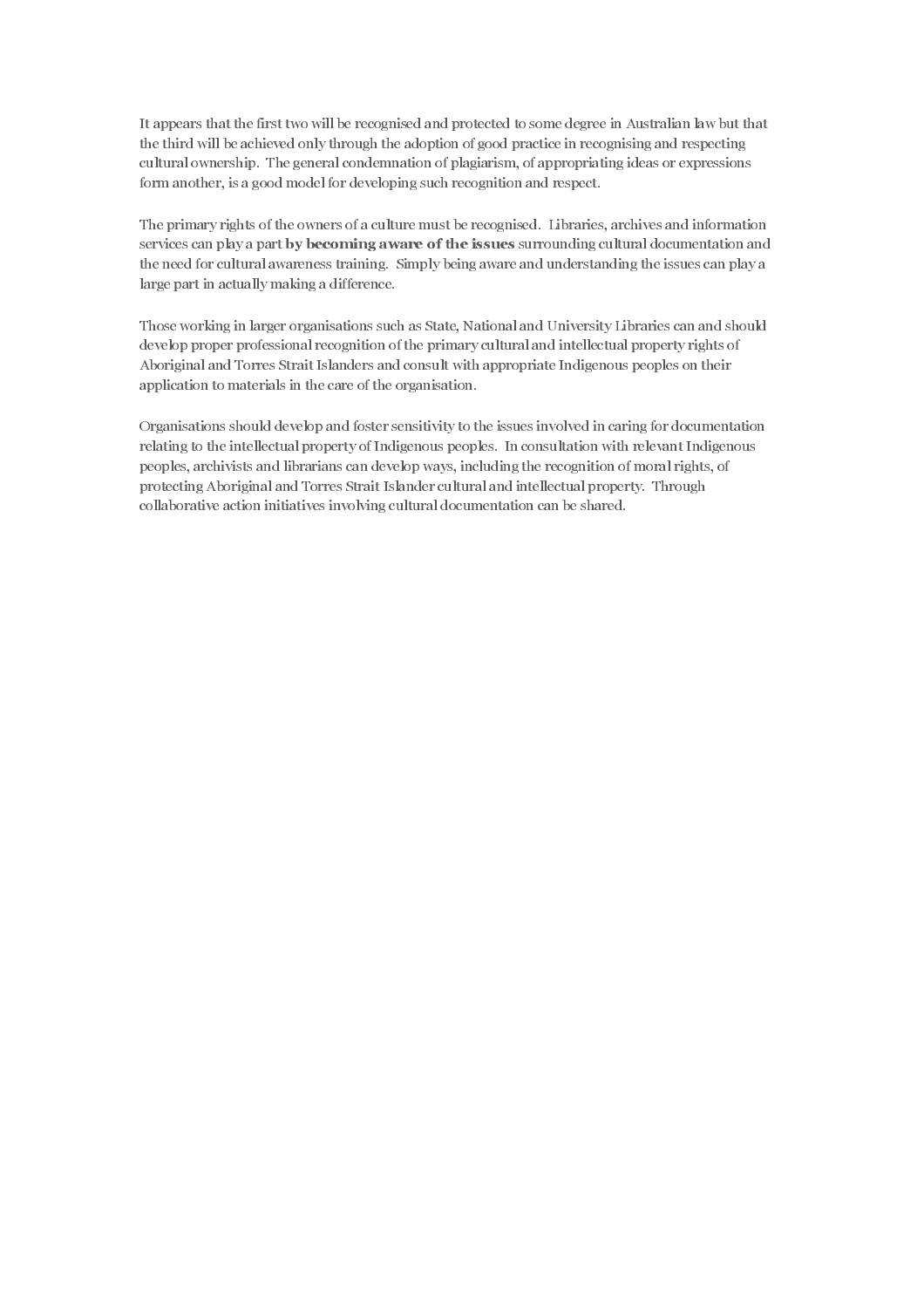The second point is, once<br>people warmly, then you<br>librarians to be strong er<br>The third point is that, or<br>you, then is the time to in The second point is, once you've got librarians who are able to relate to Aboriginal people warmly, then you have to find a way in which you can strengthen your librarians to be strong enough to get out of their buildings and go into the community. The third point is that, once you've got out there into the community and the people like you, then is the time to invite them back into the library.

#### Maisie Wilson 1979

Aboriginal people who have written about libraries and other resource centres have invariably mentioned how important it is to feel comfortable in them. This includes having approachable staff members, Aboriginal and Torres Strait Islander faces amongst the staff, an easy atmosphere and pleasant surroundings. Friendly staff will mean that Aboriginal and Torres Strait Islander peoples do not feel intimidated by an alien Anglo-American system or inadvertently made to feel inferior if they do not know how to find information. Libraries, archives and information services will:

- Develop and implement clear statements of the types of resources and services Aboriginal and Torres Strait Islander peoples want by initiating consultation to determine appropriate resources and services.
- Employ Aboriginal and Torres Strait Islander peoples in visible areas such as reference and other service points as well as in other public roles such as client liaison.
- Employ Aboriginal and Torres Strait Islander peoples as liaison officers to work with Aboriginal and Torres Strait Islander peoples and/or communities served by the organisation ensuring that the liaison is ongoing, responding to the changing interests and needs of Aboriginal and Torres Strait Islander peoples.
- Ensure accessibility by encouraging and fostering positive relationships between staff members and clients including peoples from all backgrounds.
- Promote libraries, archives and information services in the Aboriginal and Torres Strait Islander communities.
- Encourage the use of the organisation's facilities as meeting places and resources for Aboriginal and Torres Strait Islander peoples.
- Involve Aboriginal and Torres Strait Islander peoples in the planning, design and layout of libraries, archives and information services to create welcoming and suitable environments.

The Royal Commission into Aboriginal Deaths in Custody highlighted the vital importance of access to information in its Recommendation 53:

That Commonwealth, State and Territory governments provide access to all government archival records pertaining to the family and community histories of Aboriginal people so as to assist with the process of enabling Aboriginal people to re-establish community and family links with those people from whom they were separated as a result of past policies of government. The Commonwealth recognises that questions to the rights of privacy and questions of confidentiality may arise and recommends that the principles and processes for access to such records should be negotiated between government and appropriate Aboriginal organisations, but such negotiations should proceed on the basis that as a general principle access to such documents should be permitted.

While this recommendation is specifically related to community and family histories, the general principle of the vital importance of access to information must be a key concern of information organisations. It is a question which underlies all of the Protocols.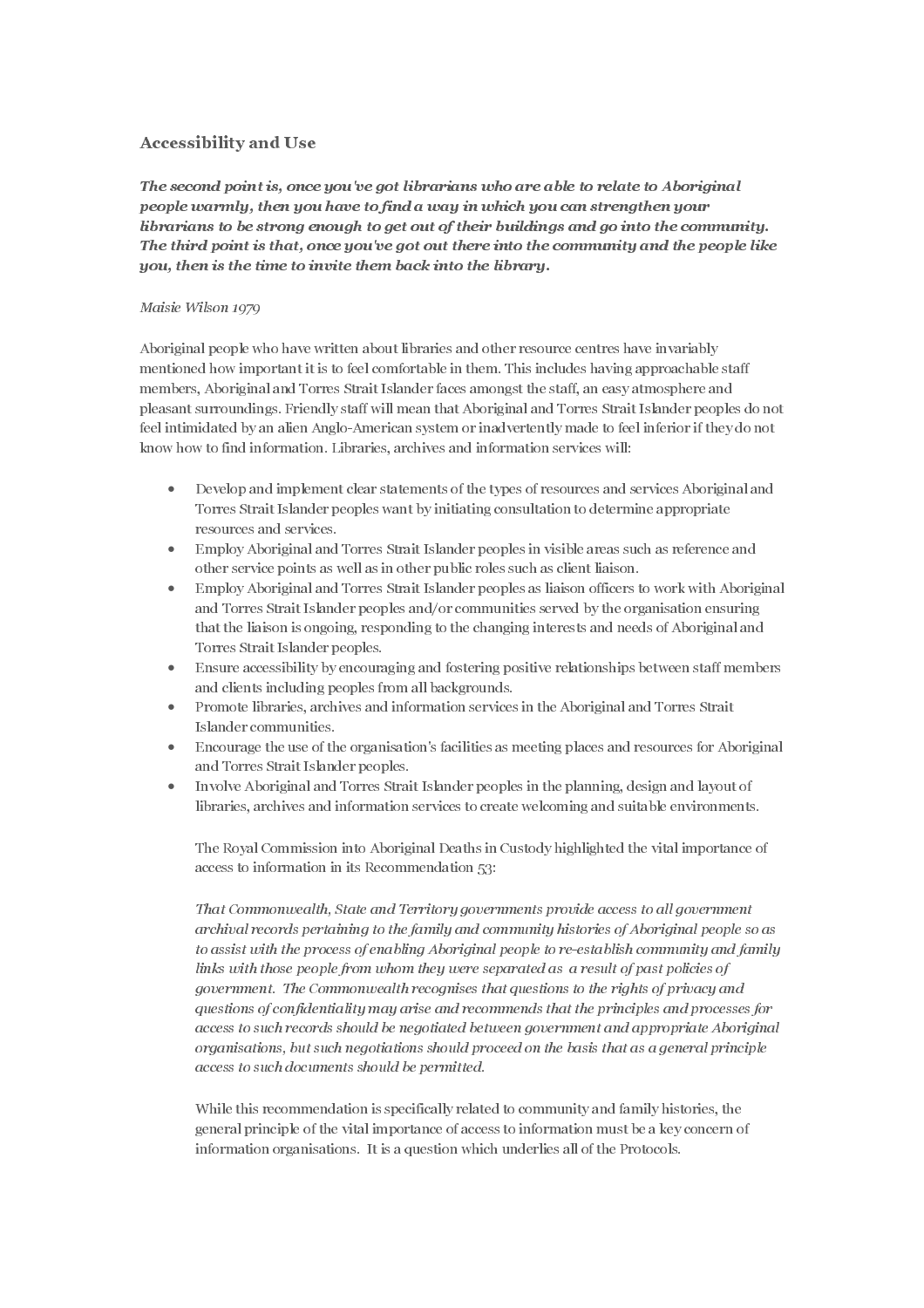Aboriginal peoples who have written about libraries and other resource centres have invariably mentioned how important it is to feel comfortable in them. Because of their institutional nature, many archives and libraries are intimidating. Large, formal buildings with ranks of shelving, tables and seats, brusque signs and specialised terminology project an image of professional activity in which the novice is not welcome. Many people can feel intimidated in such an environment but it can be particularly difficult for Aboriginal and Torres Strait Islander peoples if they, and their families and friends, have little or no experience of using libraries and archives.

Organisations can be made more welcoming by attention to their design, presentation and staffing.

The last is most important: it is vital to have approachable staff who are sensitive to the anxieties of clients and to have Aboriginal and Torres Strait Islander faces amongst the staff. Approachable and friendly staff will mean that Aboriginal and Torres Strait Islander peoples do not feel intimidated in seeking assistance to use alien systems or inadvertently made to feel inferior or stupid if they do not know how to find information. Seeing Indigenous peoples working in the information organisation and particularly in visible areas such as reference and other service points, will reassure Indigenous clients that they are welcome to enter and use it. This requires not only the employment of Aboriginal and Torres Strait Islander staff members but also the encouragement and fostering of positive relationships between both staff members and clients of all backgrounds.

Extending beyond the walls of the organisation, Aboriginal and Torres Strait Islander peoples can be employed as liaison officers to work with Aboriginal and Torres Strait Islander peoples or communities served by the organisation, responding to the changing interests and needs of Aboriginal and Torres Strait Islander peoples. This will serve to promote libraries, archives and information services in the Aboriginal and Torres Strait Islander communities and encourage their use of the organisation's facilities as a meeting place and resource for Aboriginal and Torres Strait Islander communities.

Promotion can, of course, go much further by holding displays and advertising library, archives and information service holdings within the Aboriginal and Torres Strait Islander communities. Mobile libraries should visit communities to provide a convenient service and to identify the communities' needs so that the library can respond.

Focused finding aids are especially useful because they help clients find materials of interest without confronting large catalogues and the mysteries of computers. The Charles Darwin University Library, for example, has a listing of Aboriginal and Torres Strait Islander videos which has proved very popular. Flagging systems, such as Aboriginal flag labels on the spines of books, can be useful in smaller collections as has been demonstrated by successful use at a number of school and public libraries.

An easy atmosphere and pleasant surroundings will make the organisation more welcoming for all clients. Smaller, more intimate spaces will be less intimidating than large reading rooms and cavernous foyers. The Charles Darwin University's main library, for example, was consciously designed to have the tropical coastline and foliage visible from all the public areas of the building and to have a series of smaller study spaces interspersed among the blocks of shelving. Attention to detail will be repaid. Lincoln University, in Christchurch New Zealand, has signage in both Maori and English. Aboriginal and Torres Strait Islander artworks can improve the visual presentation of the organisation and send messages of welcome to Indigenous peoples. Aboriginal and Torres Strait Islander peoples can be involved in planning, design and layout of libraries, archives and information services to create welcoming and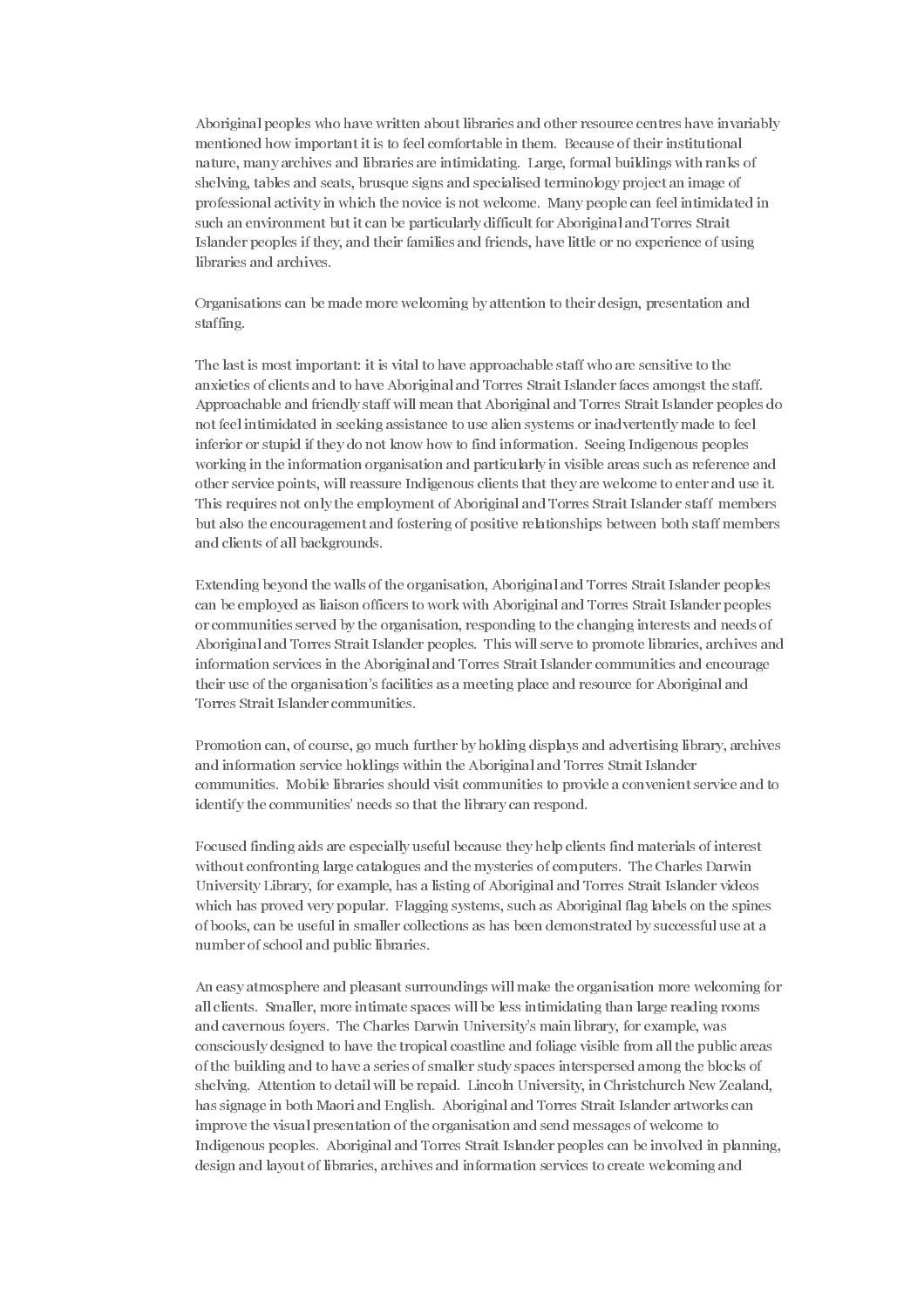suitable environments. At Moree, Aboriginal representatives on the committee had a lot of input into the refurbishment of the public library.

All these measures can be most valuable but most important is the need to develop and implement clear statements of the types of resources and services Aboriginal and Torres Strait Islander peoples want by initiating consultation with Indigenous clients and potential clients.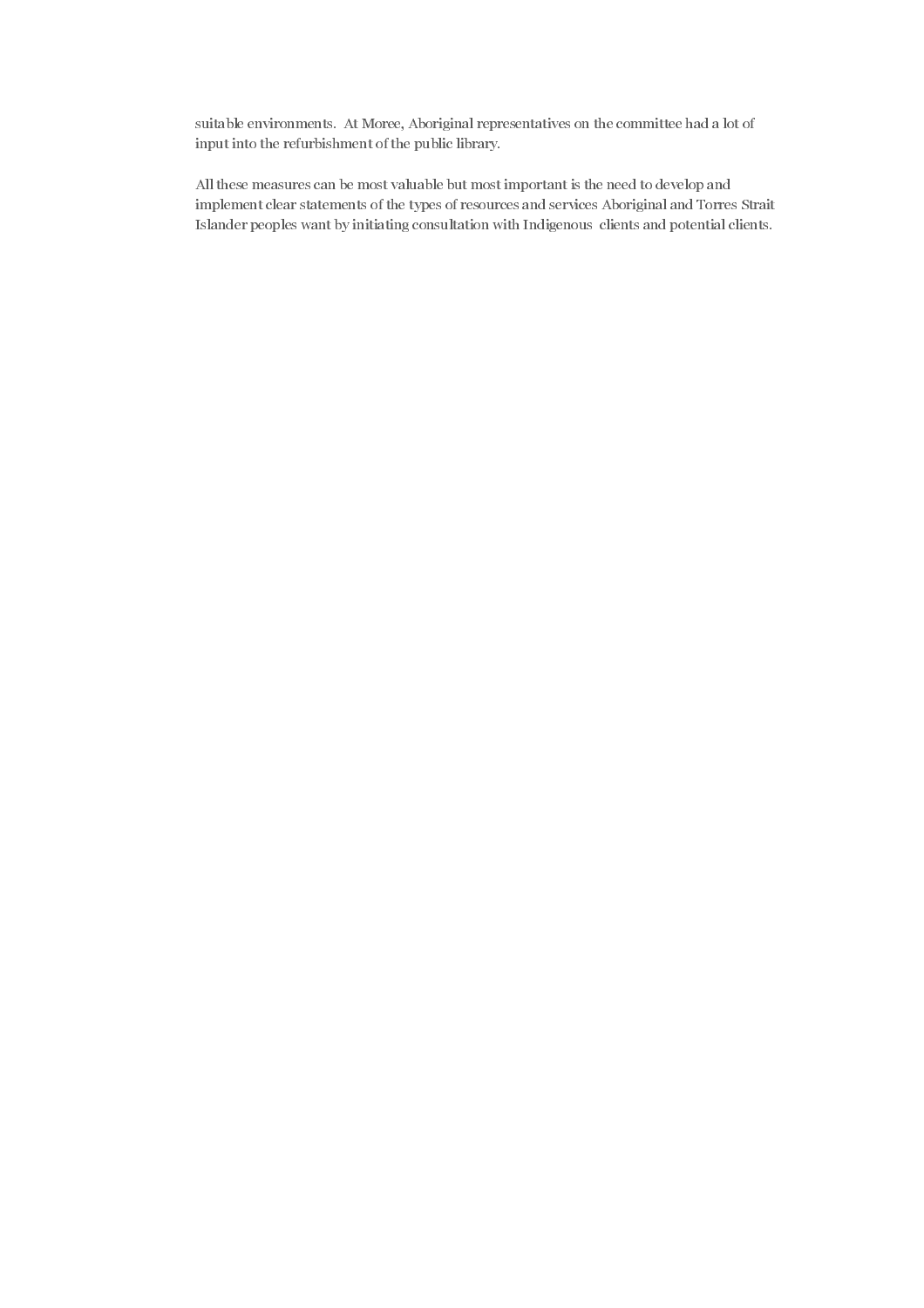# Description and Classification of Materials

# We have been referred to and cataloaued as 'savages' or 'primitive' while Western industrial peoples are referred to as advanced and complex.

#### $(Mick\ Dodson, 1993)$

Indexing terminology, subject headings and classification systems are designed to provide easy access to materials in libraries, archives and information services. However, the use of outdated, inaccurate or value laden terms actually obstructs access. There needs to be nothing less than a total paradigm shift away from Eurocentric approaches to categorisation and description. To improve access libraries, archives and information services will:

- Develop, implement and use a national thesaurus for describing documentation relating to Aboriginal and Torres Strait Islander peoples and issues.
- Develop and use subject headings and guidelines for archival description which are sensitive to Aboriginal and Torres Strait Islander peoples and which promote effective retrieval.
- Promote appropriate changes to Library of Congress Subject Headings with the aim of retrospectively re-cataloguing items recorded with unsuitable subject headings.
- Improve access by the introduction of classificatory systems which describe items by their geographic, language and cultural identifiers.
- Consult with Aboriginal and Torres Strait Islander peoples at local, state/territory and national levels in relation to the description, cataloguing and classification of materials in libraries, archives and information services.

AIATSIS has developed a thesaurus which is publicly available on their website. Going to the Browse section of the library website, you can move alphabetically through language names, place names and subject headings from the AIATSIS Language Thesaurus. You can also browse through author or collector names, titles and serial titles.

http://unicorn.aiatsis.gov.au/uhtbin/cgisirsi/nyc8s4j6sw/32430276/1/1188/X/BLASTOFF

The descriptors or subject headings used in catalogues and listings of materials in libraries and archives are often inappropriate and sometimes offensive. They tend to use outdated terminology, sometimes incorporating the prejudices of other times.

Archives may be compelled to use the names appended in the past to files, records and series, but more sensitive terminology could be employed at the level of finding aids.

We have been referred to an academic of the interimedial of the point of the set of the set of the set of the set of the set of the set of the set of the set of the set of the set of the set of the set of the set of the s industrial peoples are referred to as advanced and complex.<br>
(Mick Dodson, 1993)<br>
(Mick Dodson, 1993)<br>
Industrial transitions, subject huatility and classification systems are<br>
inducting time inductions, the mass and info The key is to develop and use subject headings which are sensitive to Aboriginal and Torres Strait Islander peoples and which promote effective retrieval. Libraries have been well served by Library of Congress Subject Headings as a thesaurus for describing wide ranging general collections. However, their deficiencies have been apparent for a very long time, leading to the introduction of means of suggesting changes to them. These means must be employed in relation to Aboriginal and Torres Strait Islander material because the North American bias and Eurocentric historical focus are particularly apparent and galling in this area. Consequently, it is most important that libraries should prompt appropriate changes to Library of Congress Subject Headings with the aim of retrospectively cataloguing items recorded with unsuitable subject headings.

Access to both library and archival material can be improved significantly by identifying items by their geographic, language and cultural identifiers (ie, things that individual groups of people use to describe themselves or their culture). Such identifiers not only provide greater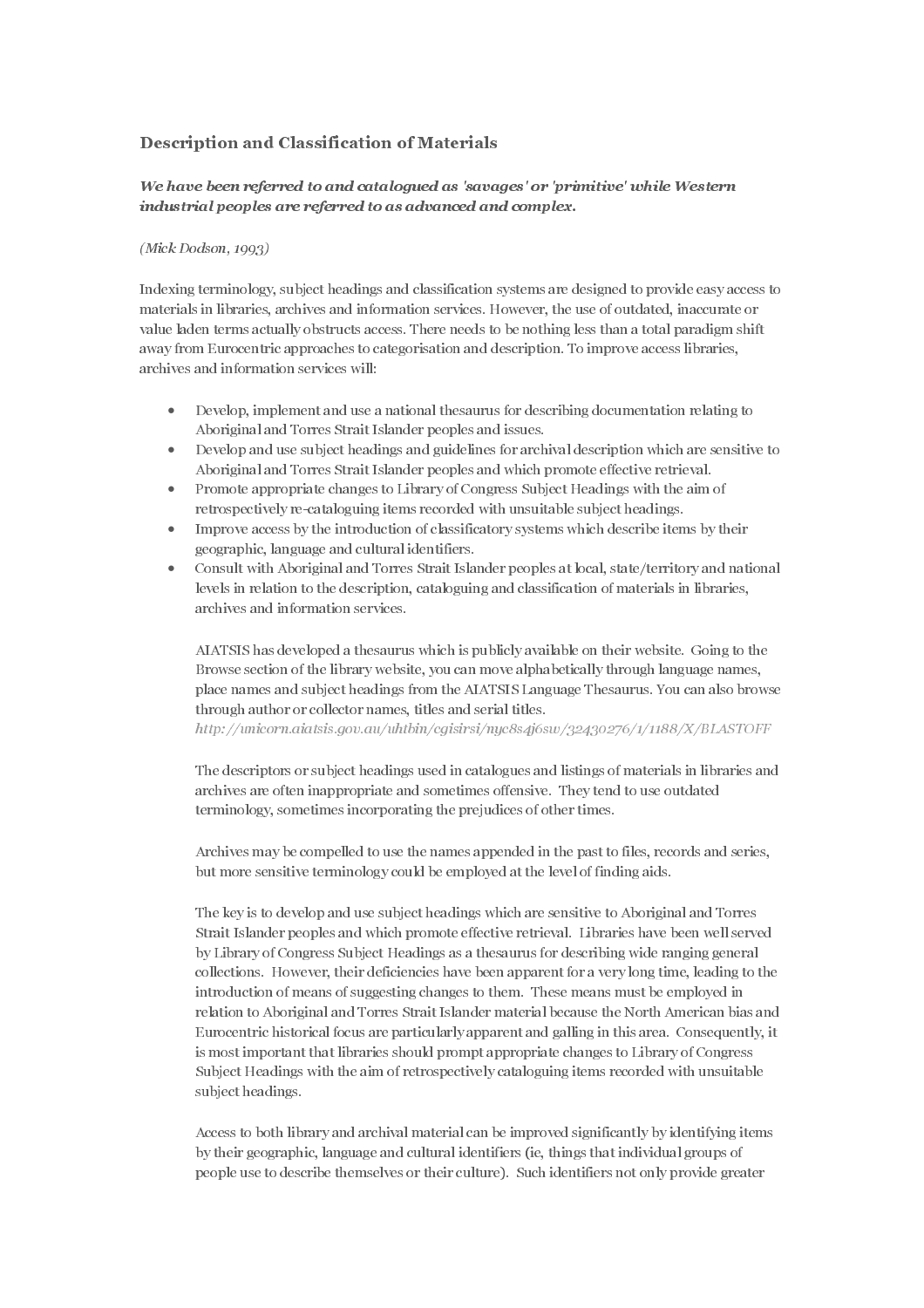variety to access points and keys for selection, but can also permit the introduction of other types of search tools such as those based on maps or hypertext links.

Initiatives to promote changes to subject headings and classificatory practices on the national and international level should, of course, be pursued in close liaison with Indigenous groups. Archivists, librarians and other information professionals should consult with Aboriginal and Torres Strait Islander peoples at both local and national levels in relation to the description, cataloguing and classification of materials in libraries, archives and information services.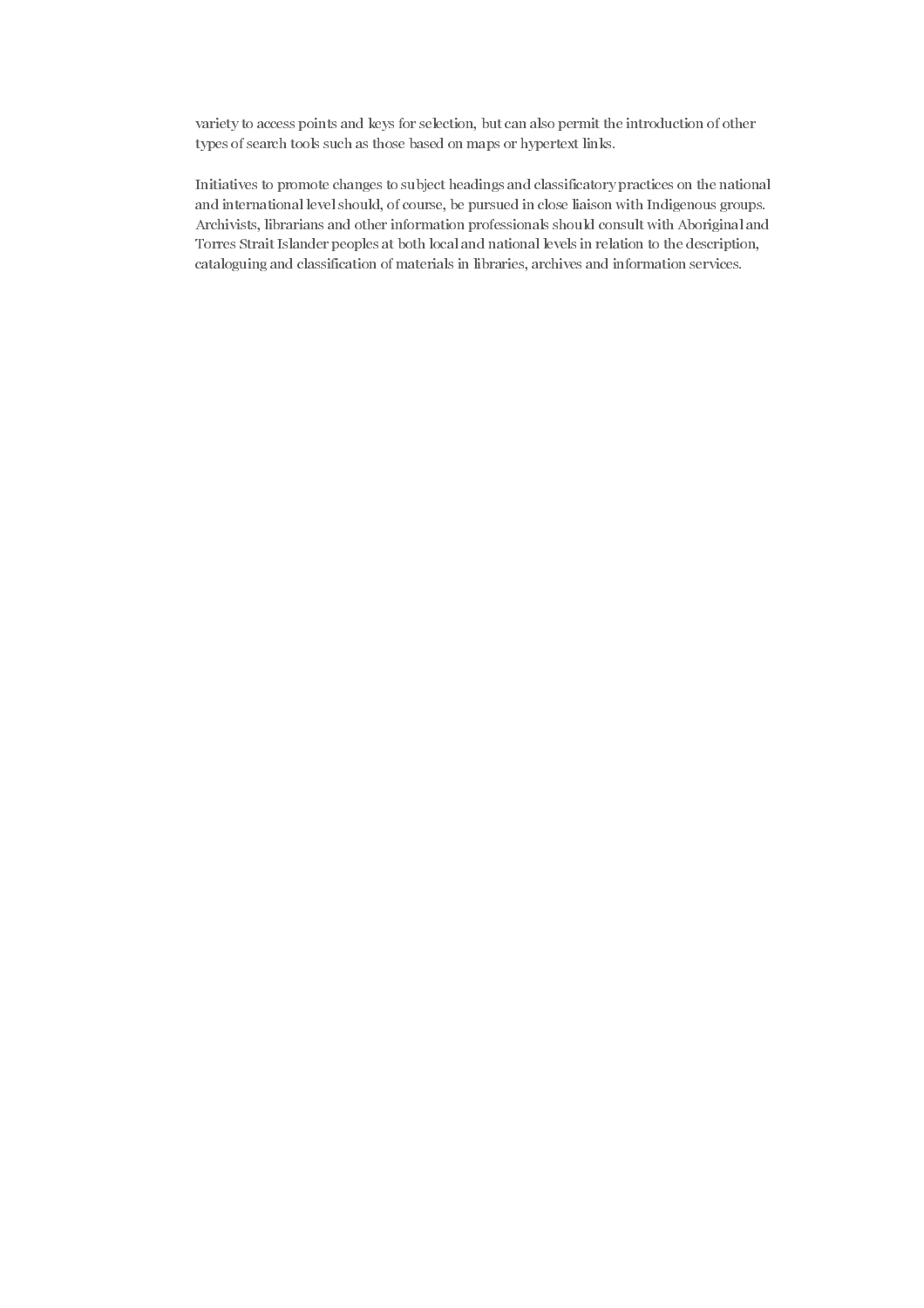interval natural, that many propole forms and incording of or according to a secret and the material of the restricted even to a secret the constraints of the secret or a secret of a secret or a secret of a secret of a se sacred natural there for extraction politics and the sacred scale of original the sacred of the manushas and the manushas and the manushas and the manushas and the manushas and the manushas and the manushas and the manush Some of the materials in libraries, archives and information services are of a confidential or sensitive nature which may require certain restrictions on access for regulatory, commercial, security or community reasons. In relation to Aboriginal and Torres Strait Islander content, these sensitivities have greatest force when the materials include records and/or depictions of secret and/or sacred information which may have been recorded with or without permission.

Information that is is reduced ones to formulate, there is information that is of a socret of the particle of the interimediate from the interimediate particle of the interimediate control in the stricted of the canonical Constrained in Horizontian (Galactrican access torting the materials in Horacies, archives and informations of access to<br>community reasons. In relation to Aboriginal and Torresons community reasons. In relation to Aborigi Some of the materials in librariature which may require cert<br>community reasons. In relation<br>greatest force when the material<br>which may have been recorded<br>There are both published and a<br>should have not be made gener<br>because There are both published and archival materials which contain secret or sacred information which should have not be made generally available. An item need not be on open access to everyone just because it has been published: some Aboriginal peoples have given secret information to respected researchers, not realising that the information would be published and made available to the general public.

Secret or sacred/sensitive indigenous information should not be confused with material that may be considered offensive to Aboriginal and Torres Strait Islander peoples. See Offensive Material for more information.

A working definition of secret or sacred material must include consultation ie an item is secret or sacred if it contains information which is considered to be secret or sacred by the community to which it pertains. Suitable management practices will depend on both the materials and the communities served by the organisations.

In implementing the processes through which such materials are managed, libraries, archives and information services will:

- Consult in the identification of such materials and the development of suitable management practices with the most appropriate representatives of the particular Aboriginal and Torres Strait Islander communities involved.
- Facilitate the process of consultation and implementation by developing effective mechanisms including liaison with reference groups at local, state and national levels.
- Participate in the establishment of reference groups consisting of senior library and archival services staff and Aboriginal representatives.
- Seek actively to identify the existence of secret or sacred and sensitive materials by retrospectively surveying holdings and by monitoring current materials.
- Each appoint specific, designated Aboriginal or Torres Strait Islander liaison officer/s to serve as the specific point/s of contact between their institution and the relevant reference group/s.
- Provide suitable storage and viewing facilities with limited access as may be required.
- Ensure that any conditions on access are understood by staff and users and are fully implemented.
- Support the establishment of a national database for the identification of publications with secret or sacred content and of suitable management practices.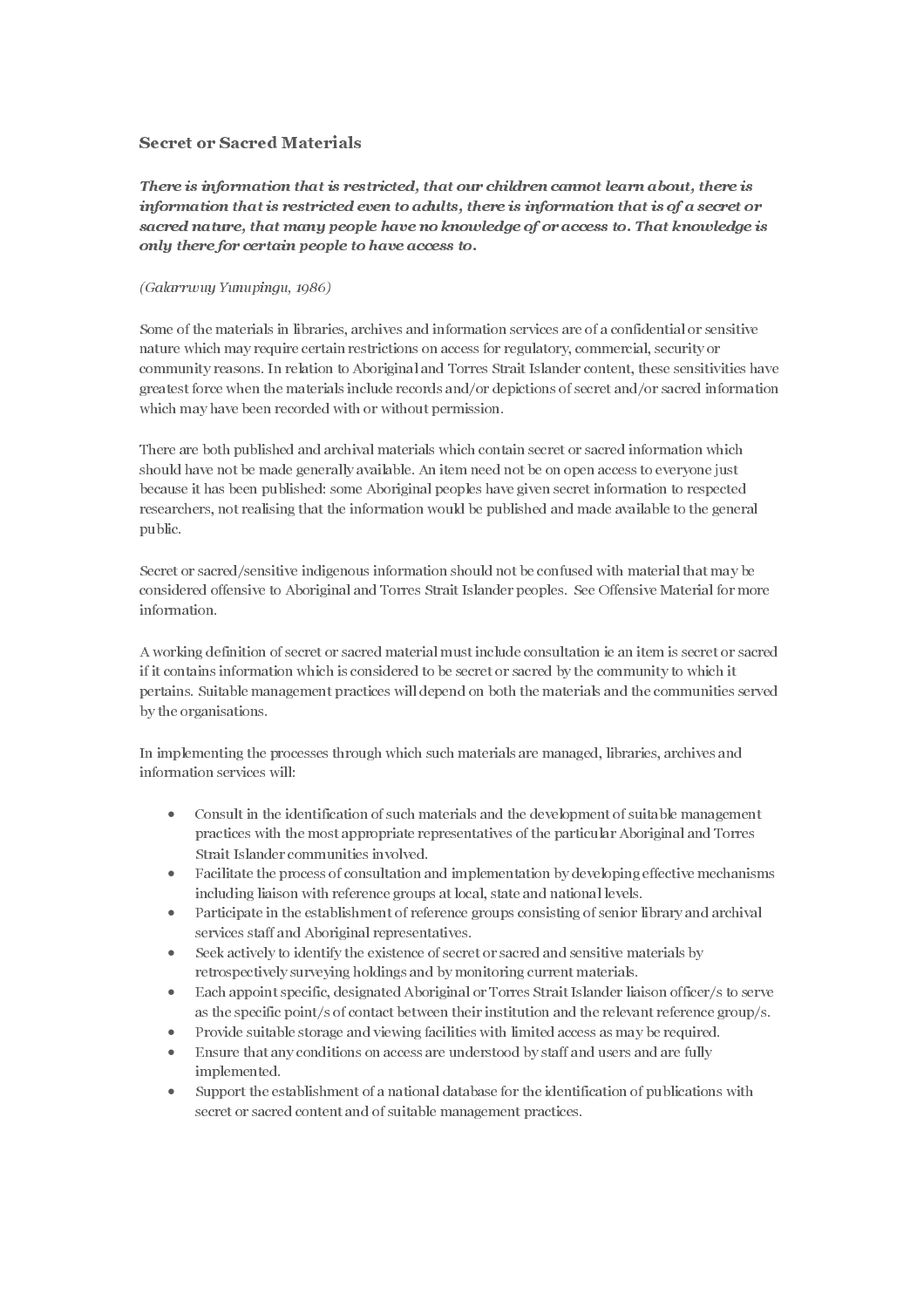Some of the materials in libraries, archives and information services are of a confidential or sensitive nature, which may require certain restrictions on access for regulatory, commercial, security or community reasons.

In relation to Aboriginal and Torres Strait Islander content, these sensitivities have greatest force when the materials include records and/or depictions of secret and/or sacred information which may have been recorded with or without permission. There are both published and archival materials which contain secret or sacred information which should not be made generally available. An item need not be on open access to everyone just because it has been published: some Aboriginal people have given secret information to respected researchers, not realising that the information would be published and made available to the general public.

There have been examples of mishandling of materials which have caused great distress to Indigenous people. For example, the Arrernte people of Hermannsburg were outraged when a copy of Spencer and Gillen (The Northern Tribes of Central Australia, Macmillan, 1904) fell into the hands of uninitiated youths and children because it includes photographs and descriptions of artefacts and ceremonies of a sacred nature. A community library in that environment, or indeed in Alice Springs where there are many Arrernte people, would be justified in restricting access to that work and might consider it inappropriate to even hold it.

Appropriate handling will normally mean making potential users aware of the contents before they open them. It might involve labels, notes in the catalogue indicating that the contents are 'For initiated males only' or include 'Women's business'. For ease of management in libraries open to the public, it might be wise to shelve such materials in a restricted area, and if they should be of particular sensitivity, to box them, with descriptions of the nature of any restrictions on the outside of the boxes.

A working definition of secret or sacred material must include consultation, ie an item is secret or sacred if it contains information which is considered to be secret or sacred by the community to which it pertains. Suitable management practices will depend on both the materials and the communities served by the organisations.

Secret, sacred or sensitive Indigenous information should not be confused with material that may be considered offensive to Aboriginal and Torres Strait Islander peoples. Guidance on the handling of potentially offensive material is provided in Protocol 6.

There are 3 key steps in handling of secret, sacred or sensitive material by libraries, archives and information services. They are:

- The identification of such material in collections;
- The determination of appropriate policies for the handling of this material once it is identified;
- The strict implementation and observance of those policies in the day to day operation of the holding institution.

While it is always desirable for libraries and archives to consult with the Aboriginal and Torres Strait Islander communities involved, it is absolutely essential that there be full consultation with the most appropriate representatives of the particular communities during the first two steps of this process. It may be useful to contact other organisations who are experienced in this regard, such as AIATSIS, for advice before proceeding.

To facilitate the process of consultation and implementation, libraries and archives need to establish reference groups at both state and national levels. These groups then: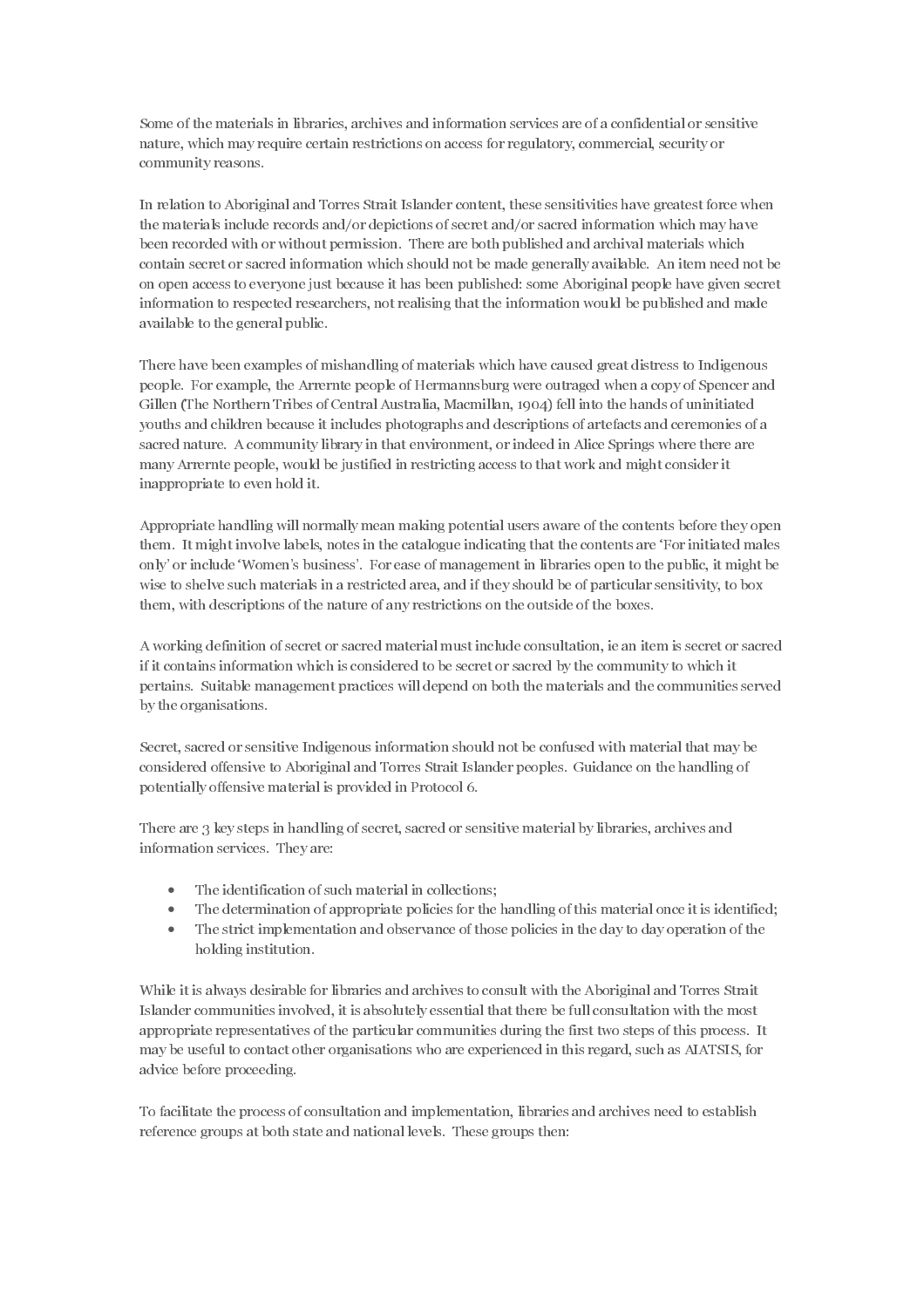- Assist with the identification of both published and unpublished materials which are secret, sacred or sensitive;
- Consult with nominated Aboriginal and Torres Strait Islander spokespeople to determine suitable conditions for access, storage and handling of identified material;
- Coordinate, for published material, the addition of access, storage and handling notes to the corresponding catalogue records on the Australian Bibliographic Network.

To be effective, the reference groups must consist of senior staff and Aboriginal and/or Torres Strait Islander representatives of the library and archival communities in each state (especially representatives from the State Libraries and State Archives), in addition to Aboriginal and/or Torres Strait Islander community representatives who can facilitate contact with communities across the state. Reference groups should publicise their existence throughout the library and archival communities within their own states, and maintain contact with corresponding reference groups in other states and at the national level.

The groups should serve as the first point of contact for libraries and archives seeking advice on the handling of secret or sacred and sensitive materials in their collections. Where reference groups are unable to give immediate advice, they will undertake to carry out appropriate consultations on behalf of the requesting library or archive. They should maintain up to date lists of Aboriginal contacts and authorities throughout the states to ensure that the right people are consulted. This is a crucial point. Some starting points for consultation may be the local Lands Council, Community or Cultural Centre or other representative board. Again, it may be useful to start with an organisation like AIATSIS who will be able to provide advice on who to contact in your area.

It should be the responsibility of each library or archive which seeks guidance to maintain documentation on the source of their authority for particular recommendations on access, handling and storage. Simple 'permissions' templates can be developed detailing who was consulted, what access was granted, who should be contacted for further information etc. AIATSIS access records for example might state: Open access – reading; Closed copying & quotation Principal and/or Depositor's permission; Not for Inter-Library Loan.

In addition to providing a reactive service to libraries and archives seeking assistance, reference groups should proactively seek to identify the existence of secret, sacred or sensitive content in both records and published works. This will not only involve the retrospective surveying of records and publications, but also the monitoring of current published output. Collecting institutions which hold unpublished material should be encouraged to survey their own holdings to identify material which may potentially be secret, sacred or sensitive.

The establishment of a national secret or sacred database to assist libraries in identifying sensitive items in their collections is being investigated. If established, the database would collate information from various libraries, archives and reference groups. It would require the wholehearted support of both institutions and reference groups.

In implementing these policies and procedures it would be useful for each information organisation, or a consortium of organisations, to employ specific, designated Aboriginal and Torres Strait Islander liaison officer/s to serve as the specific point/s of contact between the organisation or organisations and the relevant reference group/s and community or communities.

The provision of suitable storage facilities with limited access can be established. A glass fronted locked bookshelf may be sufficient in smaller organisations. Separate rooms may be necessary in larger organisations. Limited access storage facilities will help ensure that unauthorised people do not inadvertently view or handle secret and sacred materials.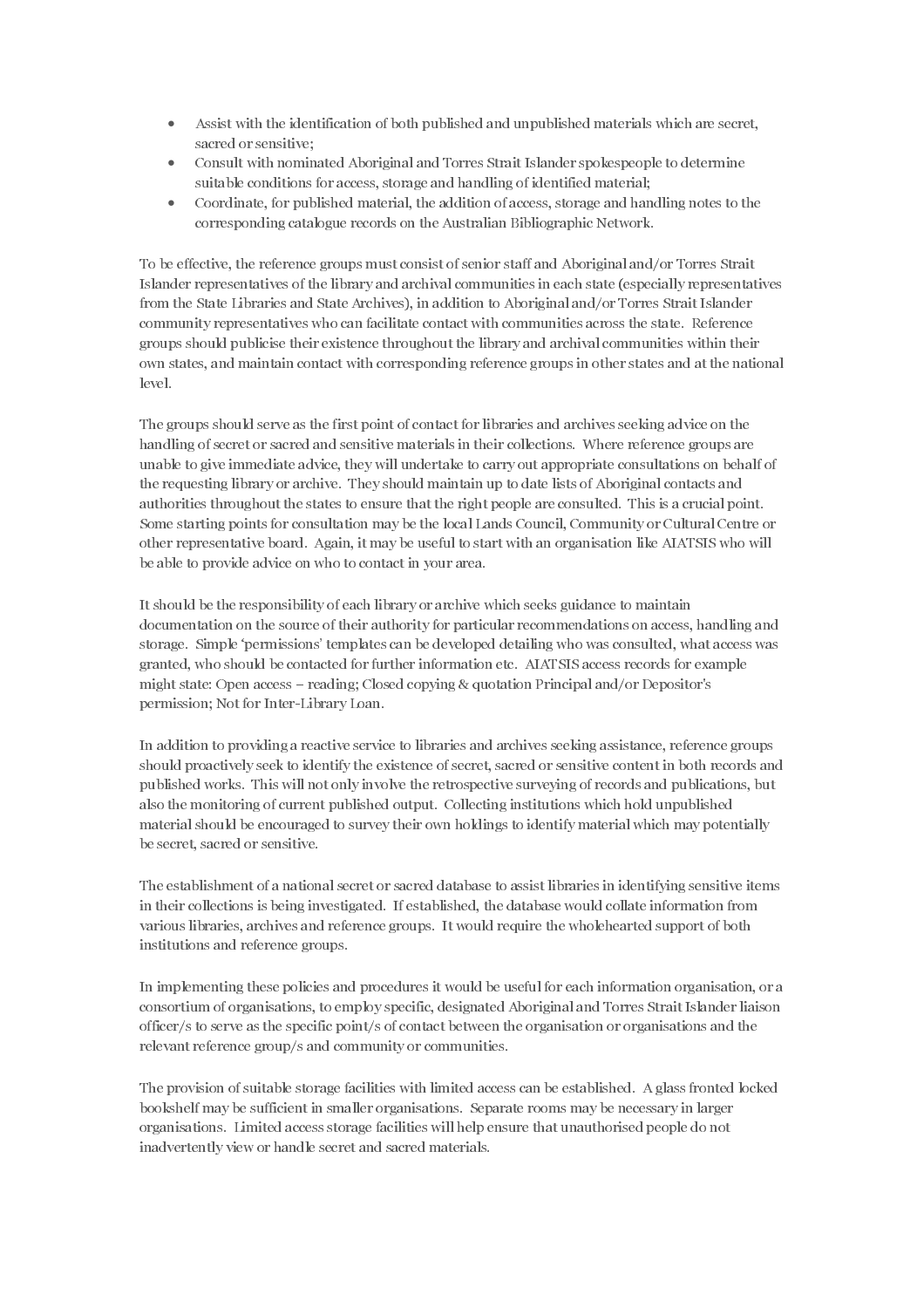An appropriate response to this may be the development of keeping places within the information organisation or within the community. The Australian Museum has an international reputation for its sensitivity in regard to the repatriation of Aboriginal material. Its collection of secret and sacred materials includes documents, artefacts and skeletal remains. The policy is that where repatriation can take place it will be done but only after consultation with the community and with all the community members involved. Often, the result is that they remain in the Museum. The Museum does not claim ownership: the materials are owned by the community but held by the Museum in proper conditions. If the community wants skeletal remains or artefacts to be repatriated they will be but only when there is a proper place and a respectful plan, in which they can be kept. Community members can visit and see materials in the Museum, or materials can be located on 'indefinite loan' in the communities with the Museum continuing to maintain them. Armidale, Moree and other centres in New South Wales have a great deal of material from the Australian Museum with curators and conservators visiting to maintain them.

Effective implementation will, of course, require a commitment from the organisations and their staff members. Any conditions on access must be observed by both staff members and clients.

Remember at all times, limiting access is not intended to be a censoring exercise, but simply a means of respecting the use of information that belongs to or pertains to a particular group of people.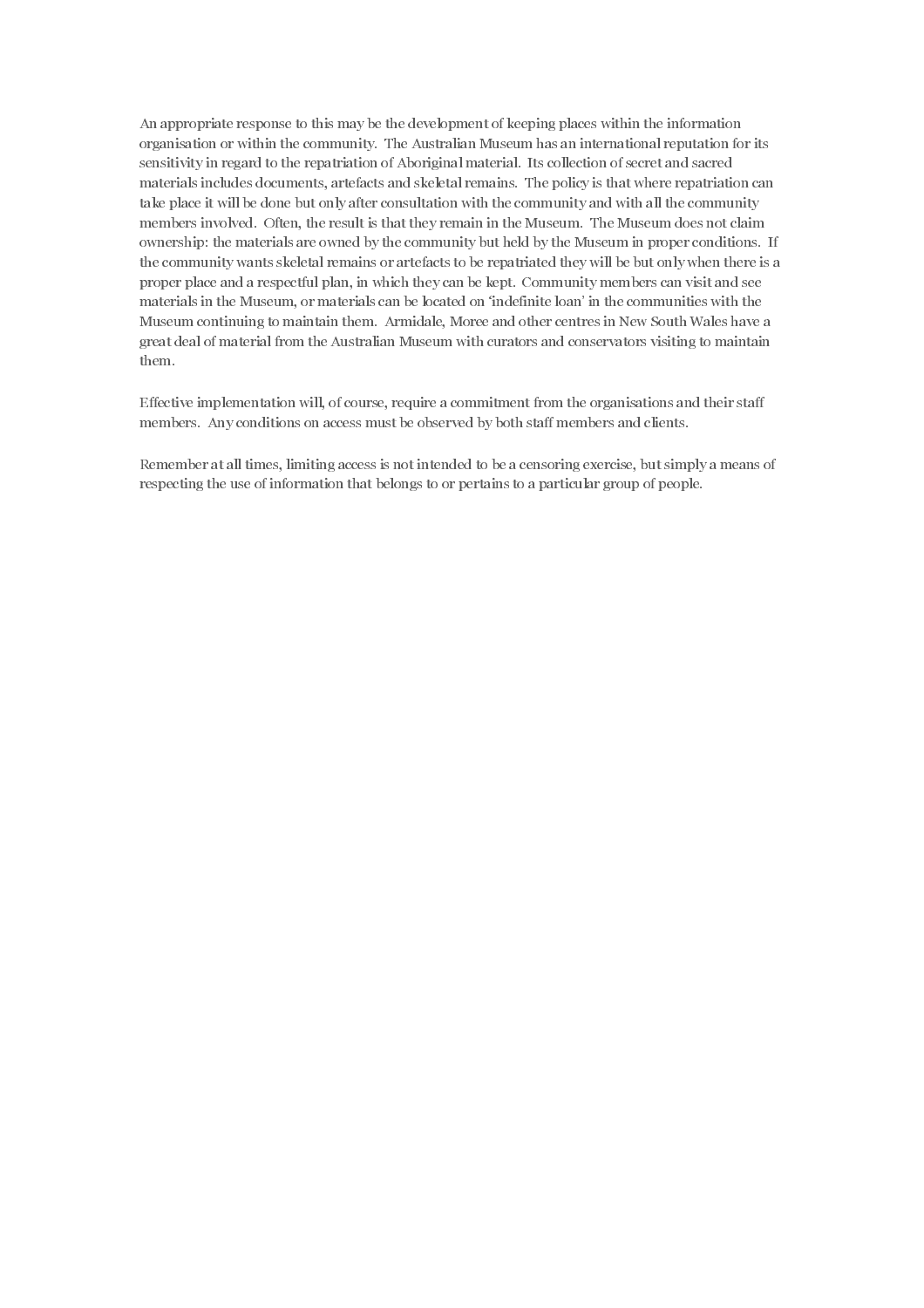# Offensive Material

# No person is likely to willingly go to a place which portrays or displays them in a way that is alien and degrading.

#### $(Mick\ Dodson, 1993)$

Libraries, archives and information services need to recognise that their collections may contain materials that are offensive to Aboriginal and Torres Strait Islander peoples. Such materials may be racist, sexist, derogatory, abusive or offensively wrong. Many examples are of a historical nature but some are contemporary. Libraries, archives and information services have a responsibility to preserve and make accessible the documentary record but must also respond appropriately to the existence of offensive materials. Within the context of their missions and the communities they serve, organisations will:

- Develop an awareness of the extent to which their collections may contain materials which will be offensive to Aboriginal and Torres Strait Islander peoples.
- Take advice from and develop effective consultation strategies with Aboriginal and Torres Strait Islander peoples in relation to sensitive materials including materials which are offensive.
- Develop strategies to deal appropriately with offensive materials in consultation with Aboriginal and Torres Strait Islander peoples.

Libraries, archives and information services need to recognise that their collections may contain materials that are offensive to Aboriginal and Torres Strait Islander peoples. Such materials may be racist, sexist, derogatory, abusive or offensively wrong. Libraries, archives and information services have a responsibility to preserve and make accessible the documentary record but must also respond appropriately to the existence of offensive materials.

This issue immediately raises concerns about censorship. Libraries have a proud record of resisting censorship and are very sensitive to any suggestion that materials should be suppressed. The rewriting of history portrayed in Orwell's 1984 is an immediate and legitimate concern. Archives similarly have a strong commitment to maintaining the historical record without fear or favour and, indeed, are legislatively required to preserve the records of the institutions within their responsibility. Both recognise that the disparaging remarks of bigots demean the bigoted not the disparaged.

Appropriate handling does not mean censorship. It means a sensitivity to the context in which information organisations operate, the scope of their services and the nature of the communities they serve. This is standard practice in libraries and archives. Some material in archives is routinely restricted or subject to review by the originating organisation, often on national security grounds. School libraries may not hold material which is considered to be inappropriate for the children they serve. Public libraries may not select material which is considered dangerous (eg detailed instructions on making bombs) or grossly offensive (eg pornography) within their communities. Academic and research libraries, however, might hold both if they should be appropriate to the work of their clients but would ensure that such materials were available only within strict controls.

Some school and public libraries may have retained older material relating to Aborigines and Torres Strait Islanders believing it is better to have 'something' rather than nothing. Bear in mind that these may have been written at a time when the language within it was not considered offensive but is now. Do not be reluctant to cull offensive or misrepresentative material in an effort to maintain a collection. It is far preferable to have a few quality resources rather than a number of poor or offensive items.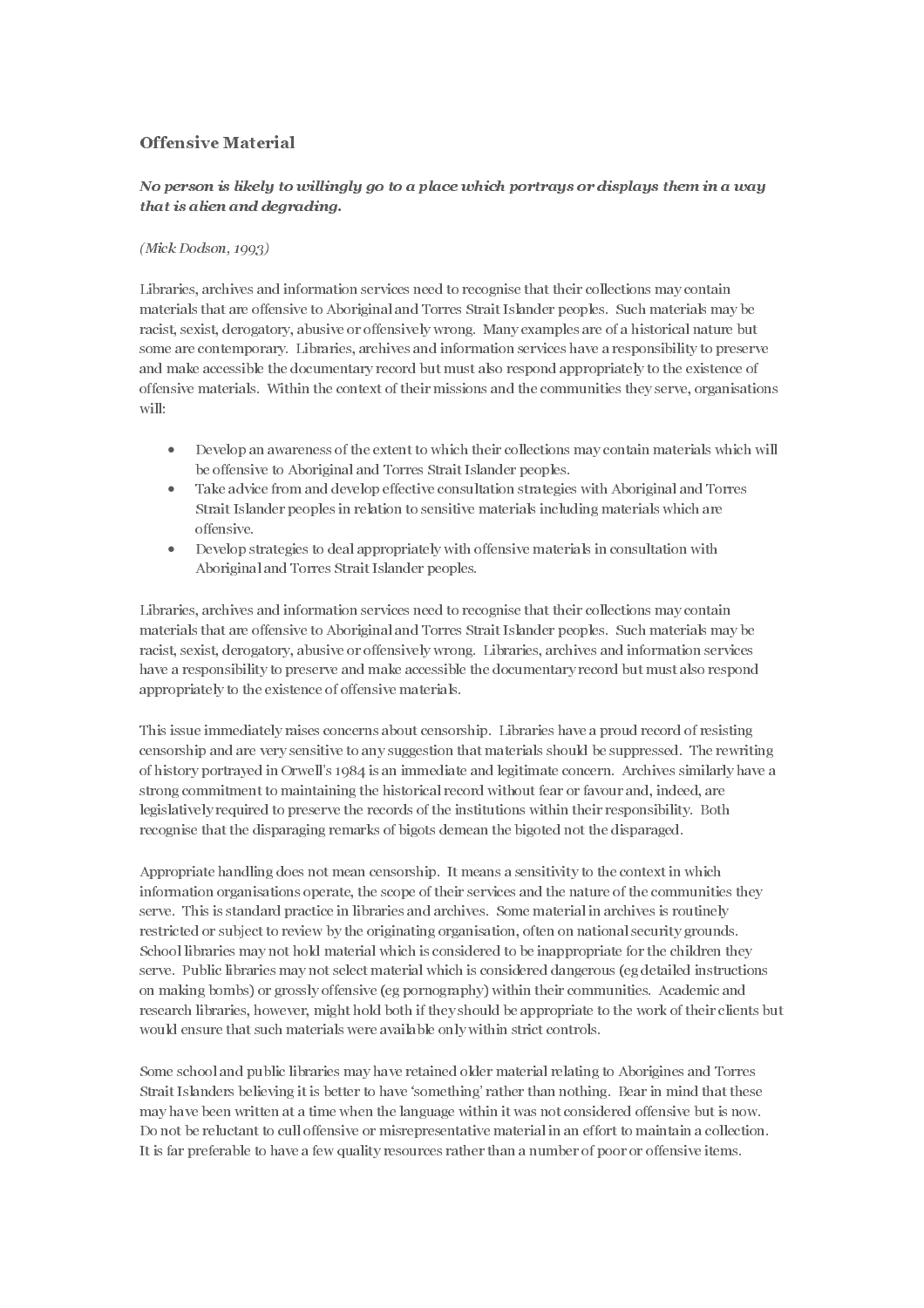It may be necessary in some cases to retain offensive material. Even in a teaching context, there can be value in demonstrating how things were done previously and why they are now considered offensive. If doing so, retain only example texts, don't distribute a whole reading set.

Appropriate handling will normally mean making potential users aware of the contents of materials before they open them. Similarly to secret and sacred materials, it might be useful to apply labels or notes in the catalogue indicating that the contents may cause offence: this would echo the warnings about language, violence etc, that are given for films shown on television. For ease of management in some libraries which are open to the public, it might be convenient to shelve such materials in a restricted area. It would be useful to investigate the establishment of a national database to assist libraries to identify books and other materials which may include offensive contents and consequently require special handling.

To give practical effect to this concern, information organisations should, within the context of their goals and responsibilities and the communities they serve, develop an awareness of the extent to which their collections may contain materials which will be offensive to Aboriginal and Torres Strait Islander peoples. They should take advice from and develop effective means of consultation with Aboriginal and Torres Strait Islander peoples to develop strategies to deal appropriately with offensive materials.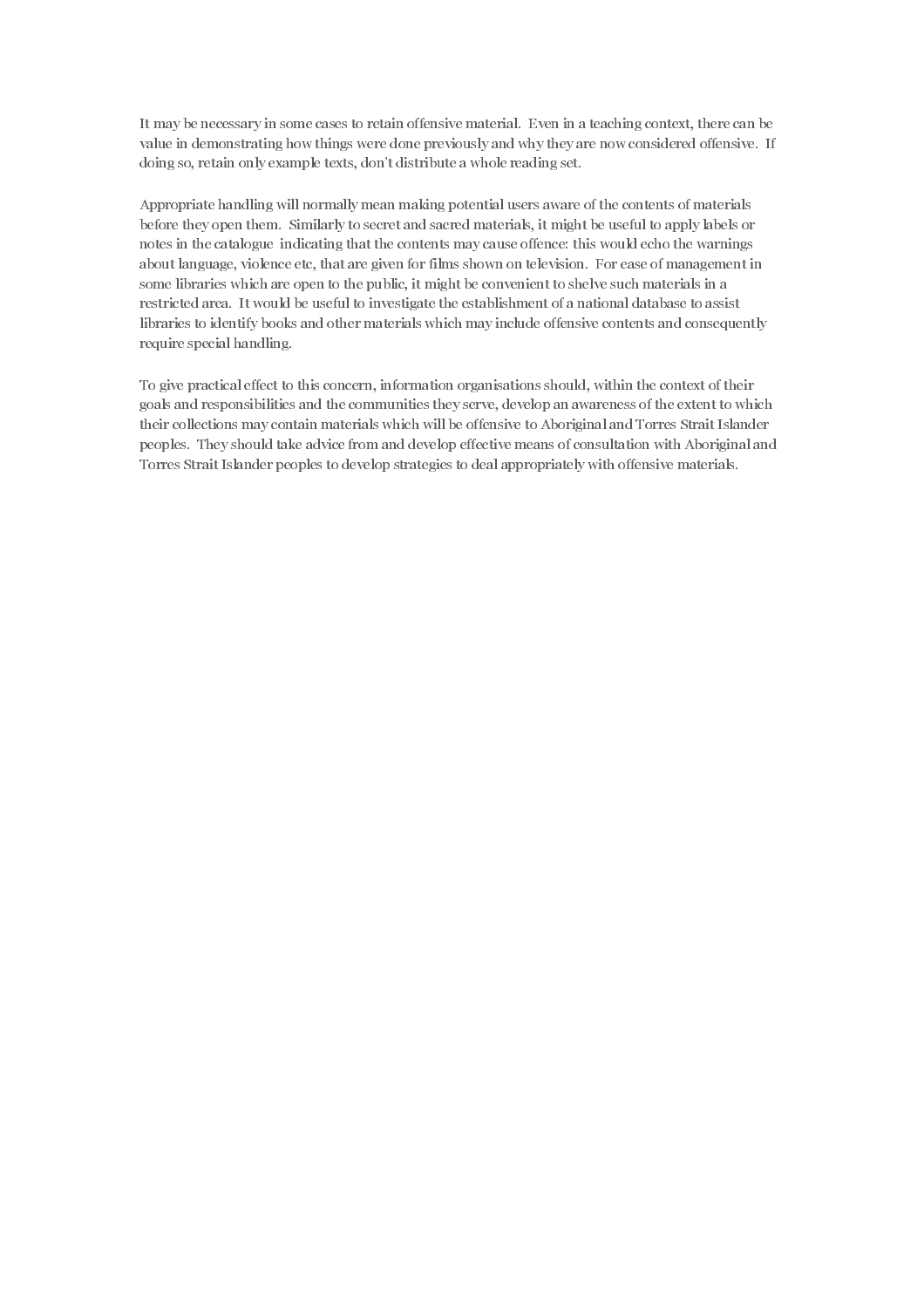### Governance and Management

# There is no requirement for Aborigines to be members of the governing boards or councils, no provisions for some form of Aboriginal or advisory committee...

#### (Henrietta Fourrnile, 1989)

Libraries, archives and information services which serve Aboriginal and Torres Strait Islander peoples and/or hold materials with Aboriginal and Torres Strait content or perspectives should ensure the involvement and participation of Aboriginal and Torres Strait Islander peoples in governance, management and operation. Such agencies will:

- Ensure appropriate Aboriginal and Torres Strait Islander membership of governing and advisory bodies including boards, councils and committees
- Ensure meaningful Aboriginal and Torres Strait Islander participation in effective development, adoption and implementation of relevant policies.
- Develop mechanisms to ensure effective monitoring and review of policy implementation.
- Facilitate organisational change to accommodate Aboriginal and Torres Strait Islander perspectives

At Walungurru the yanangu people now know about schools – they are going to control their own school, With yanangu people in charge the children will be able to come to school and learn properly, learn both walypala language and culture, and yanangu culture and tradition. If the walypala remain solely in charge, our children will not learn property at all. (National Review of Education for Aboriginal and Torres Strait Islander Peoples: final report, 1995:130)

It is now widely accepted that all organisations, and particularly service organisations, should adopt a client focus. They should genuinely respect and solicit the views of their clients. Organisations have particular responsibilities to the communities and nations they serve which make it imperative that the communities' interests are reflected in both their governance and management to ensure that all policies and practices serve the interests of the communities without discrimination, even inadvertent discrimination, between members of the communities.

Thus libraries, archives and information services which serve Aboriginal and Torres Strait Islander peoples and/or hold materials with Aboriginal and Torres Strait Islander content or perspectives should ensure the involvement and participation of Aboriginal and Torres Strait Islander peoples in governance, management and operation.

For larger organisations, this can be achieved by inviting or appointing appropriate Aboriginal and Torres Strait Islander members to governing and advisory bodies including boards, councils and committees so that they are able to contribute to the development of institutional policies.

Smaller organisations should be able to turn to these organisations for guidance. For example, a local public library may look to their State Library for advice. Smaller organisations can also involve local Aboriginal and Torres Strait Islander community groups in consultative processes where possible and appropriate.

At an operational level, the appointment of Aboriginal and Torres Strait Islander peoples to management positions will permit meaningful participation in effective development, adoption and implementation of relevant policies. However, suitable appointees may not be available immediately, until the strategies discussed under Protocol 8 have taken effect, so it is important to develop mechanisms to ensure effective monitoring and review of policy implementation. A recent example was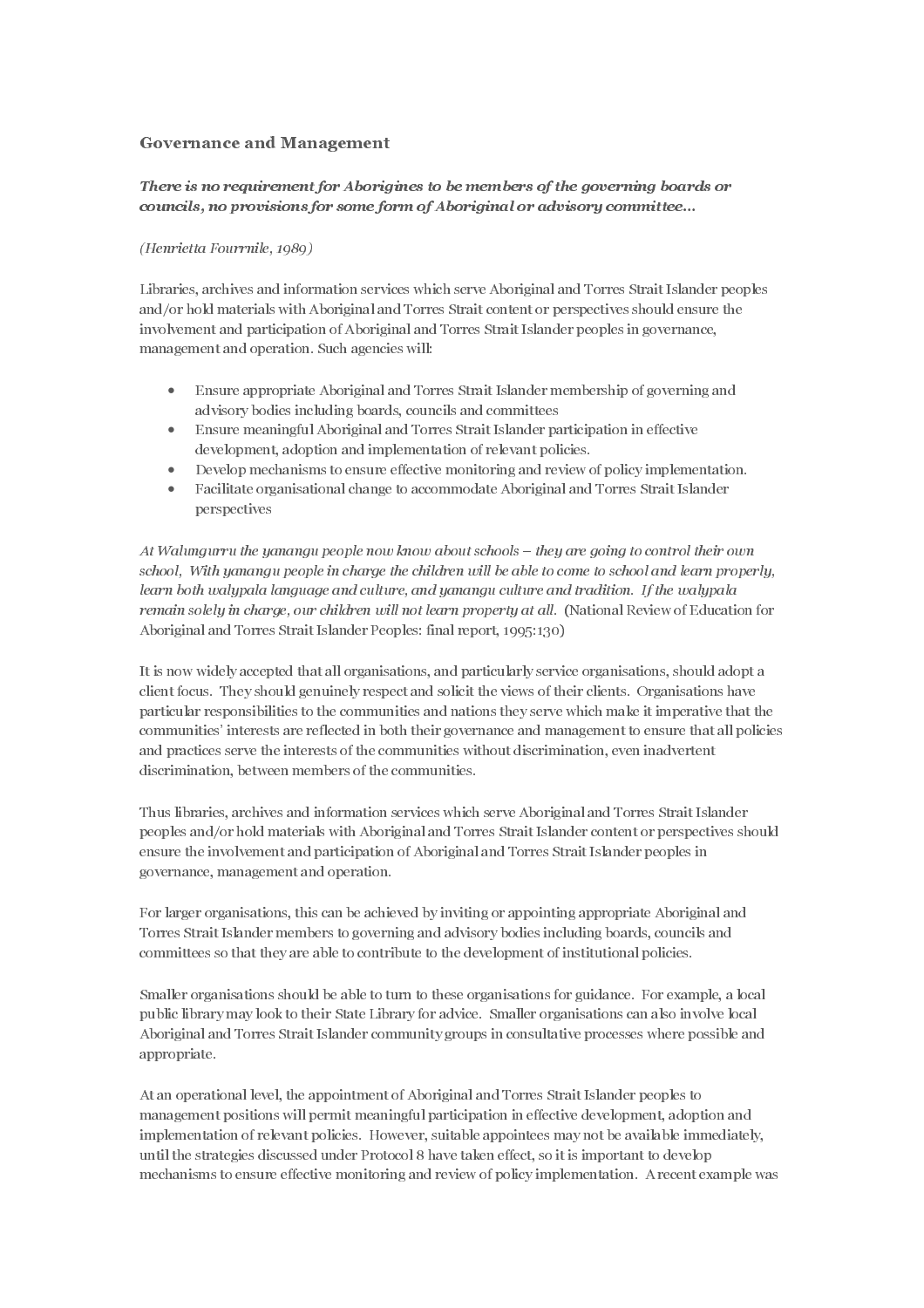the inclusion of Ms Isobel Tarago on the committee which talked to people in remote Queensland communities about ways of improving public library service to Aboriginal and Torres Strait Islander peoples.

To avoid tokenism, libraries and archives need to accept fully the value of including Indigenous peoples and their concerns in the focus of the organisation. This implies a need to facilitate organisational change to accommodate Aboriginal and Torres Strait Islander perspectives and peoples.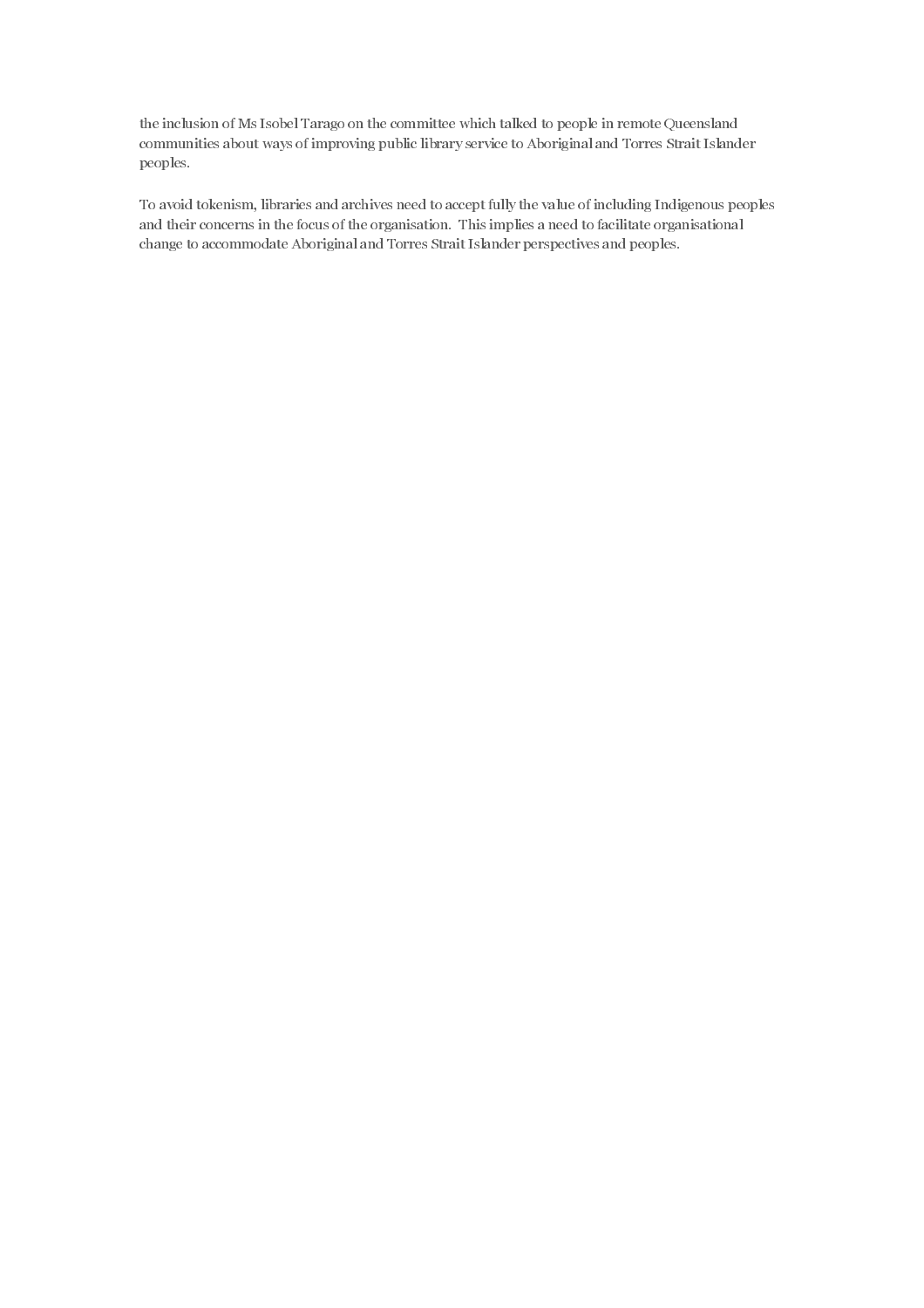# Staffing

### Because this is what we have got to get, Aboriginal staff in libraries, if we are going to have Aborigines in libraries.

#### $(Maisie Wilson, 1979)$

The inclusion of Aboriginal and Torres Strait Islander peoples within organisations can change organisational culture for the benefit of all. Libraries, archives and information services will:

- Aim to reflect the composition of the client/community population in each organisation's staffing profile.
- Take affirmative action to recruit and promote Aboriginal and Torres Strait Islander peoples. This responsibility will require employers, educational institutions and professional bodies to be proactive in developing employment and promotional pathways.
- Recognise the value and/or relevance of prior learning and/or qualifications in other fields when appointing of Aboriginal and Torres Strait Islander peoples.
- Involve members of the Aboriginal and Torres Strait Islander community in the selection of staff when it is appropriate.
- Ensure that Aboriginal and Torres Strait Islander staff members are suitably trained and supported.

Some 2% of Australians are Aboriginal and Torres Strait Islander but, the proportion varies across regions and states. The Northern Territory has the highest proportion of any State or Territory, nearly 25% Indigenous population, but even there, the proportion varies from nearly 100% in Aboriginal communities to some 10% in the urban area of Darwin. It would be reasonable to expect that, overall, the proportion of Indigenous peoples in Australia should be paralleled in the total workforce of libraries, archives and information services and that each organisation's staffing profile should reflect the composition of its client population.

This is a matter of equity but is also a policy direction from which the organisations, their other staff members and their clients can benefit. The inclusion of Aboriginal and Torres Strait Islander peoples within organisations can change organisational culture for the benefit of all, not just for Indigenous clients, although that aspect is most important. In a pluralist society, we all benefit from coming to know, understand and respect each other's beliefs, customs and traditions. As information organisations, archives, libraries and other information services bear a particular responsibility for the transmission of recorded culture and should therefore show a lead in the ways in which they handle cultural documentation, and the staff they employ to handle it.

However, we are a long way short of this ideal. Although there has been no census of Indigenous employees, it is clear that no information organisations employ large numbers and that to date, the best endeavours of libraries and archives have been little more than tokenism with Indigenous employees clustered in lower level positions and on short term contract or trainee terms of employment. Many occupy specialist 'Aboriginal and Torres Strait Islander' positions with limited career opportunities and a considerable burden of being the 'instant expert' on anything Indigenous. It is thus vitally important to take affirmative action to recruit and promote Aboriginal and Torres Strait Islander peoples. This responsibility will require employers, educational institutions and professional bodies to be proactive in developing employment and promotional pathways.

As has been observed with women in Australia, and with other groups in other countries, waiting for applicants to enter a field of employment, obtain training and work their way up the ladder, is unlikely to redress the situation. Save the exceptional few, most people will not enter a field in which they feel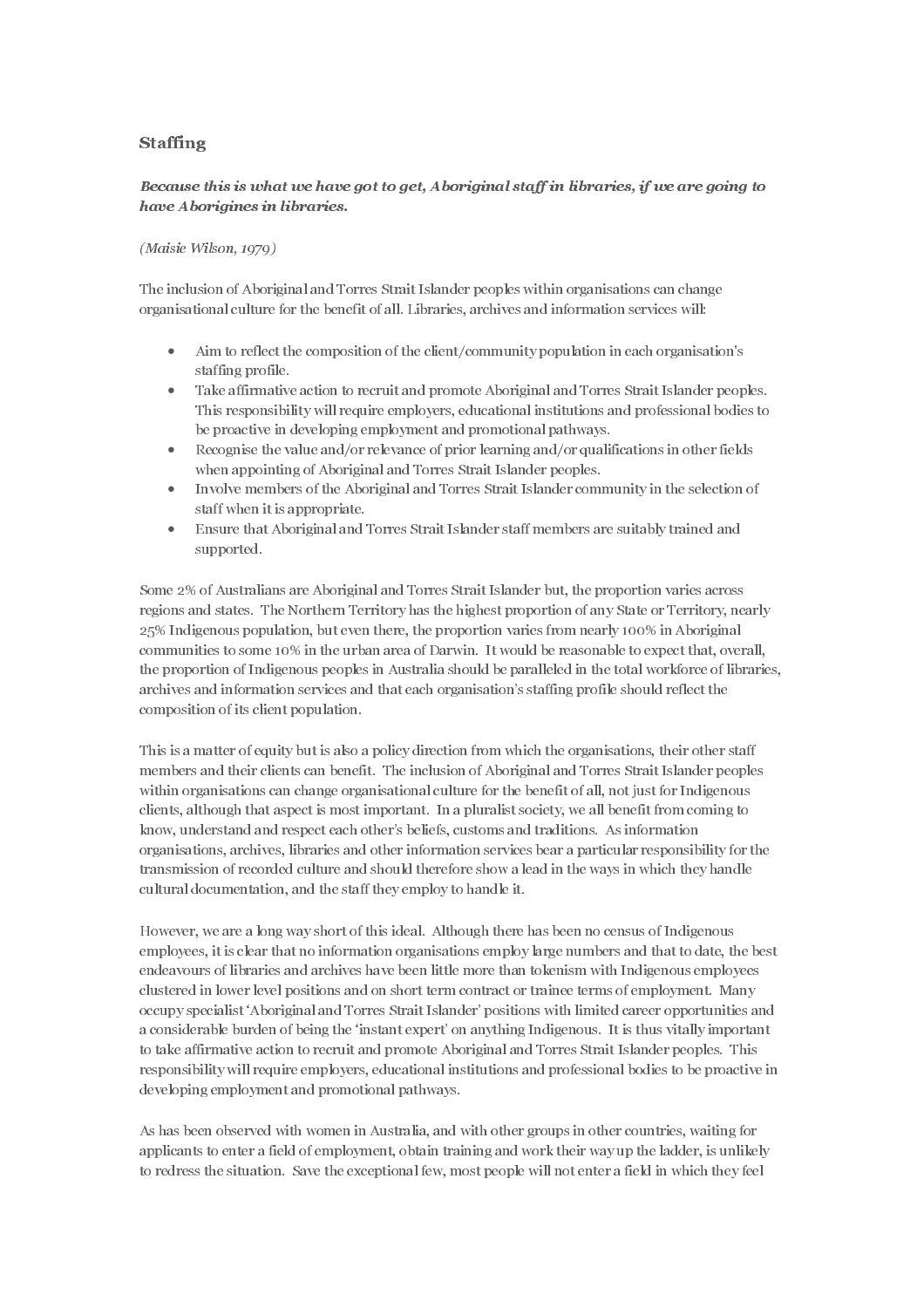out of place and, if they should enter, would be unlikely to withstand the considerable pressures of being different. People need role models, mentoring, accelerated pathways, strong support and, above all, understanding.

Rather than insist on formal archives or library qualifications, information organisations should recognise the value and relevance of prior learning and/or qualifications in other fields when appointing Aboriginal and Torres Strait Islander peoples. For example, what prior experience or community knowledge does a candidate have that may be of benefit to the organisation? Sometimes having an Aboriginal or Torres Strait Islander person in the organisation can encourage others from the community to use the facilities. Again, it is recognised that there will be different opportunities for organisations, depending on their size and resources.

The selection process may be rendered a little less daunting, and more suitable candidates may be selected by the involvement of members of the Aboriginal and Torres Strait Islander community when it is appropriate.

Once appointed, it is essential that Aboriginal and Torres Strait Islander staff members should be suitably trained and supported to undertake their duties and to face the challenges of entering a new field. Opportunities for advancement should be open to those who wish to specialise or to take on managerial responsibilities. The entry of Aboriginal and Torres Strait Islander staff members into management positions can be facilitated through support strategies such as mentoring and training.

Mentors can be selected from inside or outside the organisation. The person being mentored should have a say in who the mentor is and this should be negotiated with the supervisor. And it is important to remember that not everybody wants to advance up 'corporate ladders'. Allowances must be made for individual's goals and ambitions.

A consequence of endeavouring to understand, appreciate and respect other cultures is that information organisations should develop and implement cross cultural awareness programs which ensure that all staff are both approachable and sensitive to cultural diversity. For example, staff and management should be aware of the obligations that Aboriginal and Torres Strait Islander people will have to their communities – they will have roles in their communities that they must fulfil. Flexibility and understanding in these circumstances are vital. Both the organisation and its employees are then able to recognise and respond to the cultural needs of Aboriginal and Torres Strait Islander staff members.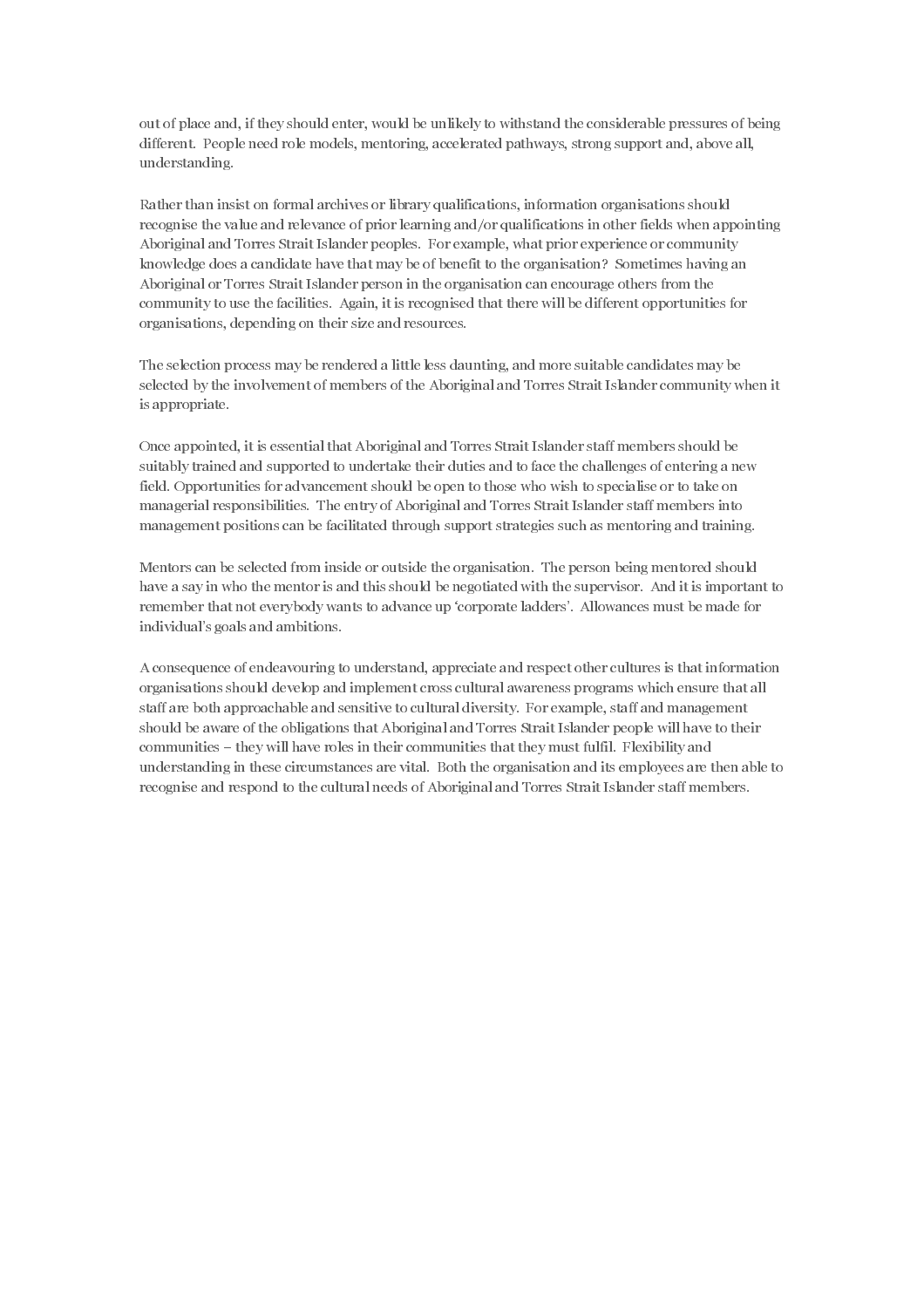# Education and Training for Professional Practice

### $(Phullis Williams, 1993)$

Libraries, archives and information services must ensure their staff are appropriately prepared to deal with Aboriginal and Torres Strait Islander materials, and Aboriginal and Torres Strait Islander clients and staff. Libraries, archives and information services, educational institutions and professional bodies will:

- Ensure that library and archive education and training courses at all levels adequately cover issues relating to Aboriginal and Torres Strait Islander materials, clients and staff.
- Provide indigenous cultural awareness training for every staff member and particularly all who deal with the public.
- Provide appropriate models for professional practice in cataloguing, acquisition, collection management and other areas on matters of concern to Aboriginal and Torres Strait Islander peoples.
- Ensure that education and training programs involve Aboriginal and Torres Strait Islander peoples in both design and delivery.
- Support Aboriginal and Torres Strait Islander students in archive and library education and training through such means as positive encouragement, mentoring and study leave.

Training by a matrixies that it is on the following column agents. Licely, those detiles a requirement of the following the matrixies and training by the cross-cultural training in the cross-cultural training in the cross about the insuring training institutions and continually maintained in usor)<br>about the loaguel acroity in tearning institutions and continually maintained in usor)<br> $p_{\text{black}}$  is in the library education services must ensur places are that the cent provide an equal aereice to atl people.<br>
The internation services must ensure their start are approximately prepared to the<br>Should be this method and terres Strait Islander muterials, and Abori<br>fi places so that we can provide an equal service to all people.<br>
(*rhyllis Williams, 1995)*<br>
(*rhyllis Williams, 1995)*<br>
(*rhyllis Williams, 1995)*<br>
Libraries, actives and information services must email their stuff rational Archives, information services, and libraries must ensure their staff members are appropriately prepared to deal with Aboriginal and Torres Strait Islander materials, and both Aboriginal and Torres Strait Islander clients and colleagues. As an industry, libraries, archives and information services, educational institutions and professional bodies should ensure that library and archive education and training courses at all levels adequately cover issues relating to Aboriginal and Torres Strait Islander materials, clients and staff. All graduates of Australian education and training programs for information work should have gained an appreciation of Aboriginal and Torres Strait Islander history and culture and of the issues relating to the documentation which they will handle in their future careers in information organisations. Interaction with organisations such as AIATSIS can prove an invaluable resource under these circumstances.

As for Indigenous employees, Aboriginal and Torres Strait Islander students in archive and library education and training have a particular need for strong support through such means as positive encouragement, mentoring and study leave. Facilitating mutual support for each other is particularly effective.

There is also a need to expand the knowledge and understanding of those already employed in information organisations. As a minimum, each organisation should provide Indigenous cultural awareness training for every staff member, emphasising of course, those who deal with the public. It is, however, desirable for those organisations with substantial holdings of Indigenous material or significant numbers of people among their actual or potential client populations to go further. Such organisations should consider supporting study of Indigenous culture and issues by their staff members. The 'study circles' (SEE BELOW) promoted and supported by the Council for Aboriginal Reconciliation might provide an appropriate model.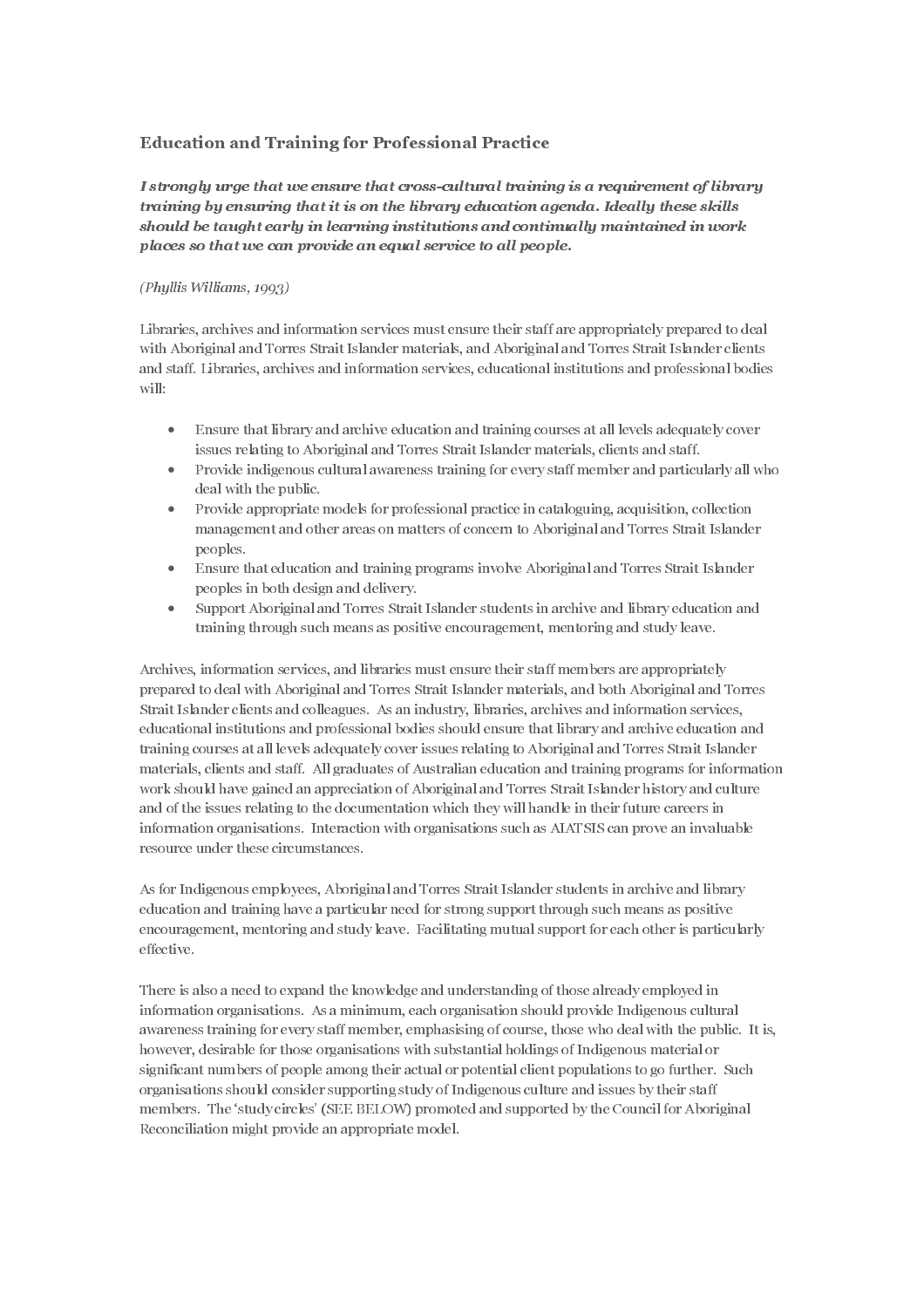In all cases, it is essential that Aboriginal and Torres Strait Islander peoples should be involved in both the design and the delivery of relevant courses. In consultation with appropriate Indigenous people, organisations, academics and practitioners should develop and implement appropriate models for professional practice in cataloguing, acquisition, collection management and information access which accommodate the concerns of Aboriginal and Torres Strait Islander peoples.

http://www.reconciliationaustralia.org/docs/community\_learning/ModuleIntroduction.pdf http://www.reconciliationaustralia.org/docs/community\_learning/Module\_1.pdf http://www.reconciliationaustralia.org/docs/community\_learning/Module\_2.pdf http://www.reconciliationaustralia.org/docs/community\_learning/Module\_3.pdf http://www.reconciliationaustralia.org/docs/community\_learning/Module\_4.pdf http://www.reconciliationaustralia.org/docs/community\_learning/Module\_5.pdf http://www.reconciliationaustralia.org/docs/community\_learning/Module\_6.pdf http://www.reconciliationaustralia.org/docs/community\_learning/Module\_7.pdf http://www.reconciliationaustralia.org/docs/community\_learning/Module\_8.pdf http://www.reconciliationaustralia.org/docs/community\_learning/ModuleResources.pdf http://www.reconciliationaustralia.org/docs/community\_learning/ModuleTimeline.pdf http://www.reconciliationaustralia.org/docs/community\_learning/ModuleAcknowledgement.pdf

### Also at this website:

- Local Reconciliation Toolkit
- Local Symbols of Reconciliation Toolkit
- Partnerships in Reconciliation
- Sustaining the Reconciliation Process
- Update Letter, December 2003

#### And projects:

- Indigenous community governance
- Rights
- Good indigenous governance
- Improving access to banking and financial services
- Indigenous family violence
- Indigenous employment strategies
- Education and young Australians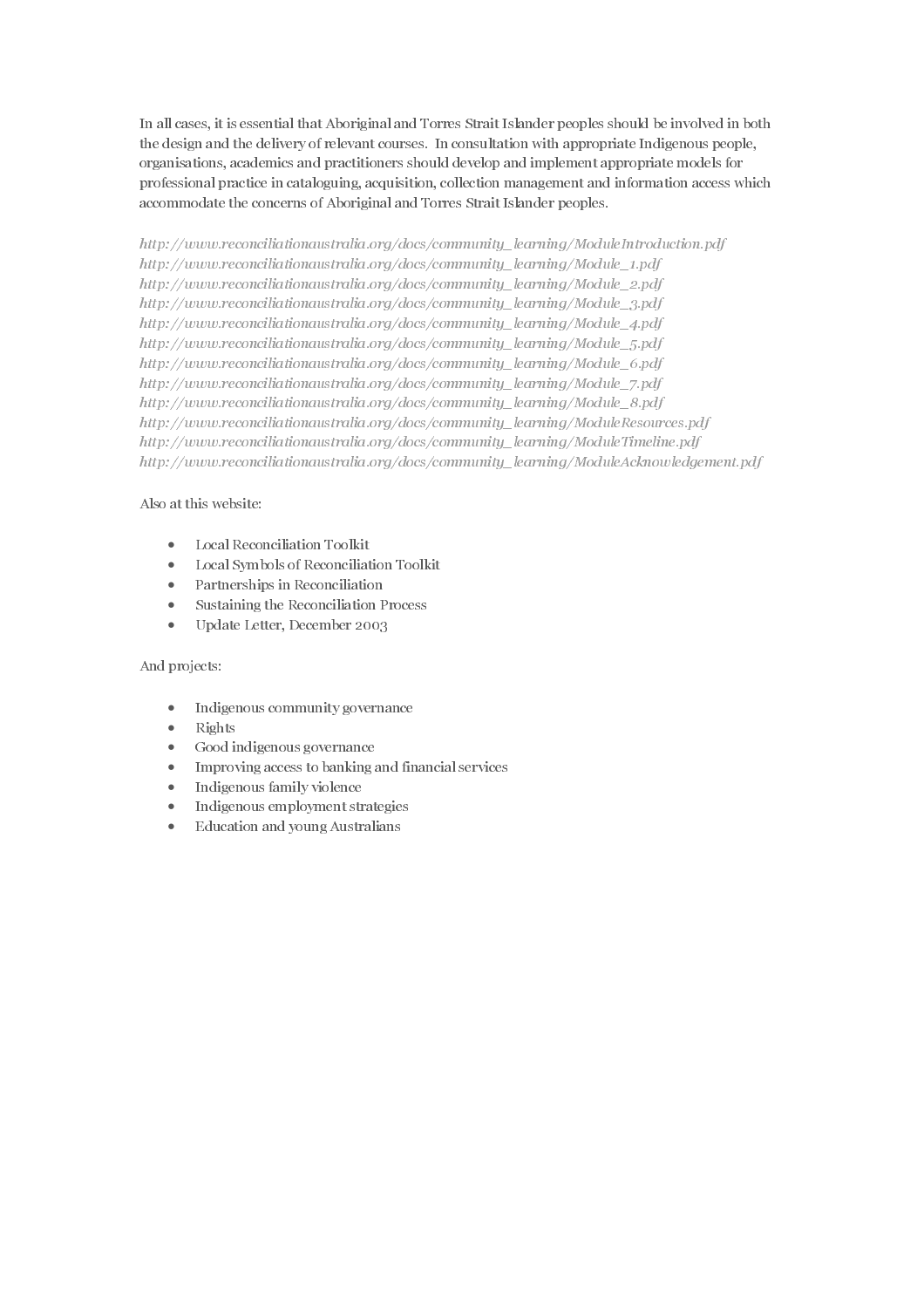# Awareness of Aboriginal and Torres Strait Islander Peoples and Issues

#### (Wharehuia Hemara, 1992)

Libraries, archives and information services can contribute to greater understanding between Aboriginal and Torres Strait Islander peoples and non-indigenous peoples. In pursuing this national aim, information agencies will:

- Be proactive in the role of educator, promoting awareness of Aboriginal and Torres Strait Islander peoples, cultures and issues among non-indigenous people.
- Be proactive in acquiring materials produced by Aboriginal and Islander peoples and organisations.
- Highlight Aboriginal and Torres Strait Islander content and perspectives through such means as oral history and indexing and record copying projects.
- Promote awareness and use of Aboriginal and Torres Strait Islander related holdings, by such means as targeted guides, finding aids, tours and exhibitions.

Increasing awareness of Indigenous cultures and issues were highlighted in many comments from the consultations recorded in Towards Social Justice? (1994:22):

The European system of education was imposed on Indigenous peoples, but there has been little education and cultural awareness in reverse. How about these people learning about us? (Emerald)

TKnowledge that Aboriginal Australia is not homogenous might help non-indigenous peoples better understand the situation. (Darwin)

The Torres Strait is an integral part of Australia, with unique cultures and features within Australian society. The Torres Strait has to be considered separately. (Getana Lui Jnr, Thursday Island)

We, as Noongars, do not call for one word 'Koori' to identify/cover all Aboriginal peoples in Australia. (Perth)

Let the people know what we are rather than what we want. (Marjorie Thorpe, Melbourne)

The most least of the three interests of the model in the particle is a statistical of the particle and fear on the particle interest of the dominant communities of the dominant community computer (The particle and altern Ignoranoe.<br>
(Wherehot Besture and independent and wich are a contribute to greater understanding between Aboriginal<br>
and Torres Starii Islander peoples and non-indigenous peoples. In pursuing this nutional sini,<br>
and Torr (*Wharehuia* 1<br>
Libraries, arc<br>
and Torres St<br>
information a<br>
• Be p<br>
Islan<br>
• Be p<br>
orga<br>
• Higl<br>
as ol<br>
• Pror<br>
mea<br>
Increasing aw<br>
onsultations<br> *The Europeal*<br> *education an*<br> *Knowledge tl*<br> *understand t.<br>
The Torres* Information services, libraries and archives not only preserve and provide access to the recorded memories of our communities but can, through their selection and handling of documentation, shape the understanding of our past and therefore our future. They thus have considerable scope to contribute to greater understanding between Aboriginal and Torres Strait Islander peoples and non-Indigenous peoples in Australia. It is important to understand the history and consequences of invasion, deprivation, neglect and marginalisation recorded by the Royal Commission into Black Deaths in Custody and in the works of Professor Henry Reynolds , Dr Deborah Bird Rose and many other writers. But it should be remembered that they are not just shadowy figures in histories or the objects of anthropological inquiry but real, living people with a diversity of experiences and views, and much to contribute.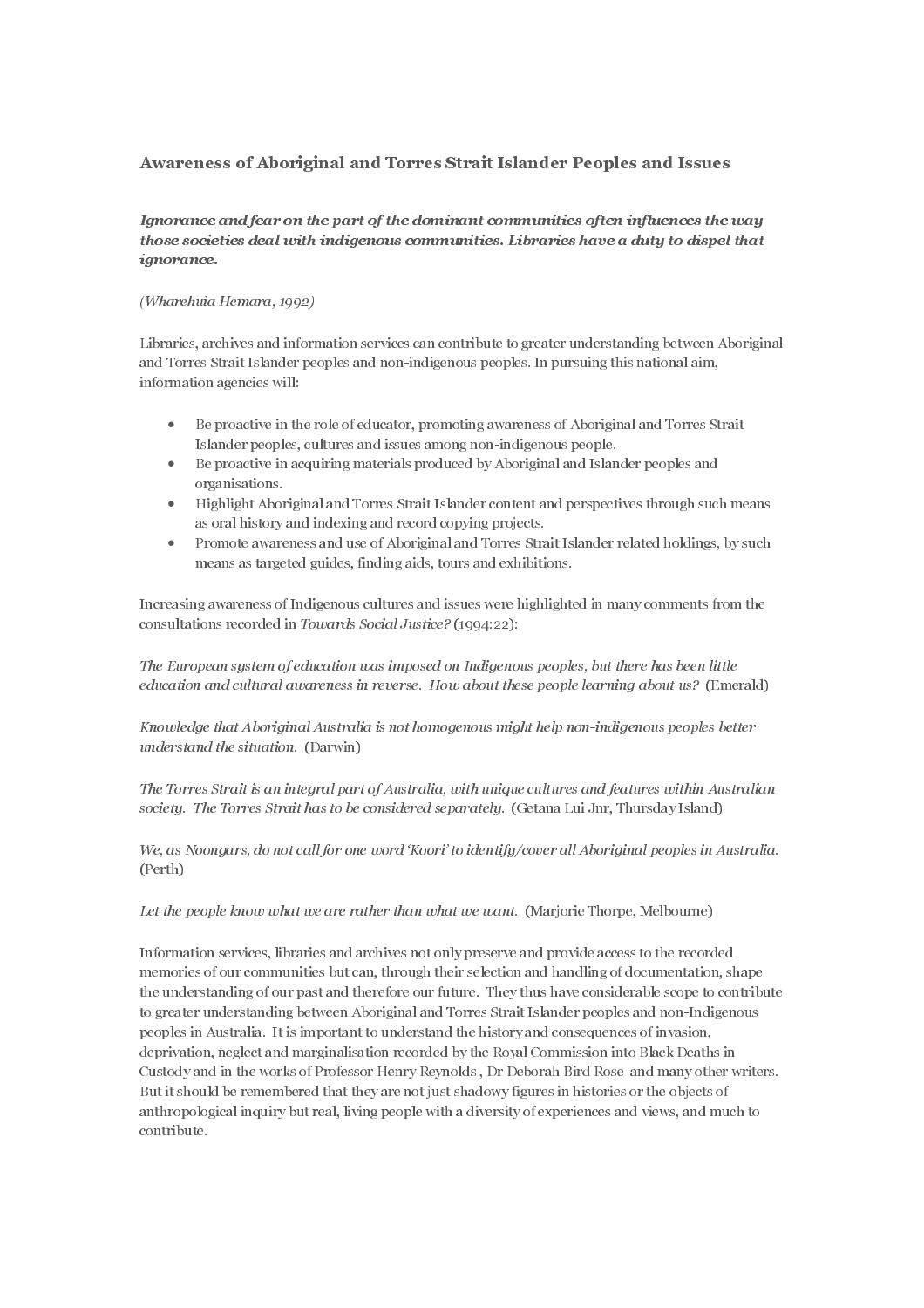Information organisations can act proactively as educators, promoting awareness of Aboriginal and Torres Strait Islander peoples, cultures and issues among non-Indigenous peoples. They can help promote the vitality of Indigenous peoples and cultures.

Archives and libraries can mount displays, host guest speakers, hold community nights, compile publications. Displays should involve, or be undertaken by, Indigenous peoples. Information organisations can develop a rapprochement with Aboriginal and Torres Strait Islander communities by jointly preparing displays or other activities.

Other activities might include inviting Aboriginal and Torres Strait Islander peoples as guest speakers or to tell stories or present cultural performances in a library. A jointly promoted community art project or a scheme to place Indigenous art works in an archive will lead to mutual understanding as well as promoting awareness of Indigenous culture. An especially significant gesture would be to celebrate NAIDOC week .

As publishers, information organisations can help Indigenous peoples to make available their histories and perspectives. Oral history projects can result in the publication of tapes, videos or books. Examples include the "Finding Your Story"  $(http://www.prov.vic.gov.au/findingyowersory/)$  project by the Public Records Office of Victoria; and "Finding Your Own Way  $(htt)$ ://www.salinkup.com.au/content.php?page\_id=4) in South Australia.

Aboriginal and Torres Strait Islander content in existing records or publications can be highlighted by developing useful guides. Similarly, in fulfilling the responsibility to preserve documentary records of our communities, archives and libraries should be proactive in acquiring materials produced by Indigenous and in highlighting Aboriginal and Torres Strait Islander content and perspectives through collection development including the pursuit of oral history and indexing and record copying projects. To assist such proactive ventures, organisations can make submissions in collaboration with Aboriginal and Torres Strait Islander peoples for monies to undertake specific projects.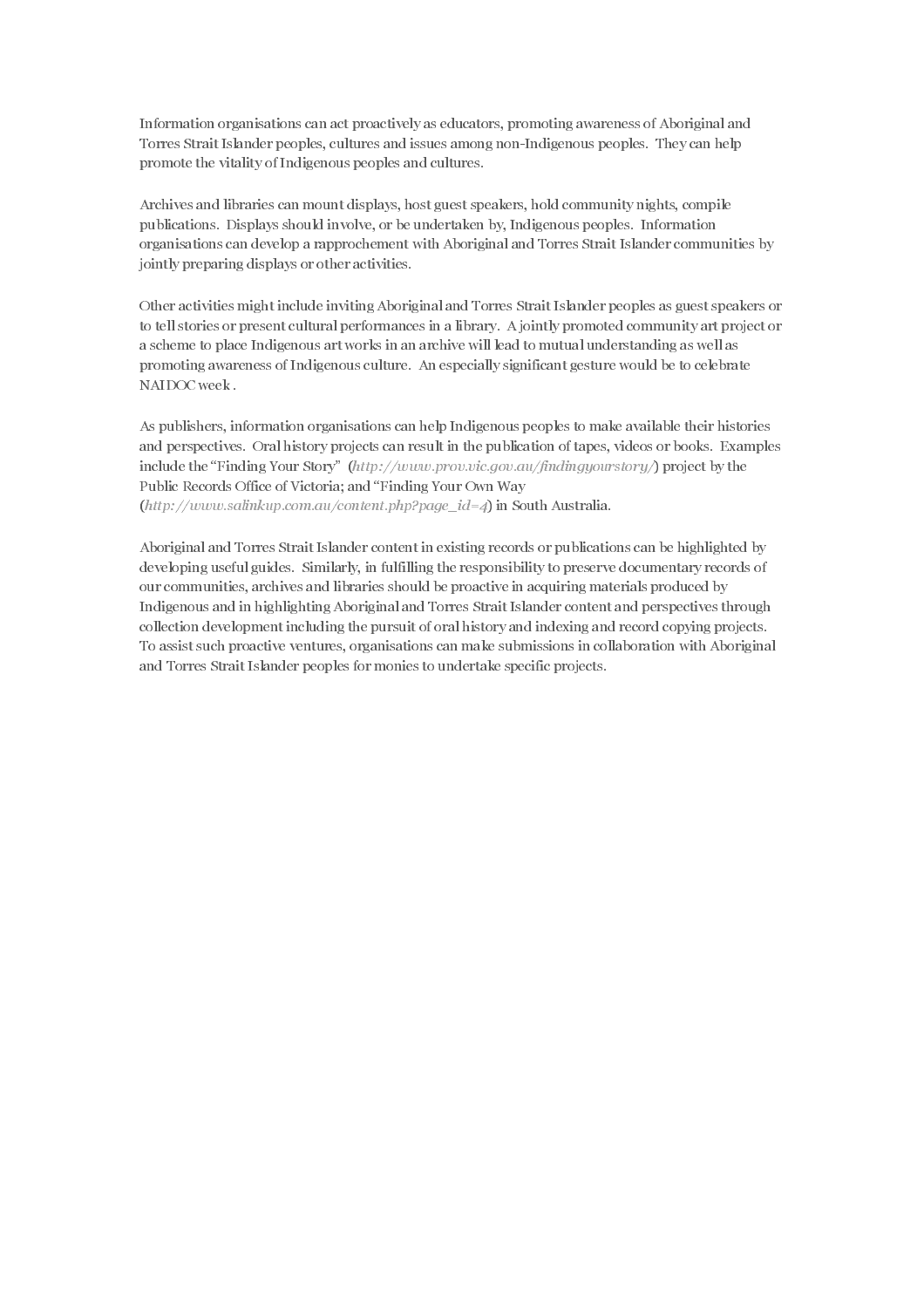# Copying and Repatriation of Records

### Copying and Repatriation of Records.

Archives and libraries often hold original records which were created by, about or with the input of particular Aboriginal and Torres Strait Islander communities. A community may place tremendous importance on particular records and request copies for use and retention within the community. Some records may have been taken from the control of the community or created by theft or deception. In addressing this issue, libraries and archives will:

- Respond sympathetically and cooperatively to any request from an Aboriginal and Torres Strait Islander community for copies of records of specific relevance to the community for its use and retention.
- Agree to the repatriation of original records to Aboriginal and Islander communities when it can be established that the records have been taken from the control of the community or created by theft or deception.
- Seek permission to hold copies of repatriated records but refrain from copying such records should permission be denied.
- Assist Aboriginal and Torres Strait Islander communities in planning, providing and maintaining suitable keeping places for repatriated records.

Ready access to the records can be vital for the community's knowledge of itself: records held in distant, often unapproachable, institutions can be effectively alienated from the people to whom they are most relevant. There is an opportunity for dialogue between communities and institutions to consider the appropriate location for records with possible cooperation in the development of community keeping places.

The need for keeping places was noted by people throughout Australia in comments recorded in document keeping places;

Suitable keeping places should be located and designed appropriately for the cultural needs of the Aboriginal and Torres Strait Islander community to ensure the long term preservation of any records, or copies of records, held in them, such as the Djomi Museum in Maningrida, Arnhem Land. Keeping Places should maintain materials in appropriate storage, ensuring sustainability and ongoing access.

**Example 2**<br>
Archives and libraries often hold original records and libraries often hold original reaparticular Aboriginial and Torres Strait Islan<br>
importance on particular records and requese<br>
addressing this issue, lib Towards Social Justice (1994:13). Although focusing on museums, the comments could be related to document keeping places;<br>Each local community organisation should have its own special place in which to promote and<br>Eelebrat colebrate cultural ritual. (Sydney)<br>Each discrete indigenous culture should have its own keeping place or cultural centre. (Dubbo)<br>Suitable keeping places should be located and designed appropriately for the cultural needs celebrate cultural ritual. (Sydney)<br>Each discrete indigenous culture s.<br>Suitable keeping places should be l<br>Aboriginal and Torres Strait Island<br>copies of records, held in them, suc<br>Places should maintain materials is<br>Some Each discrete indigenous culture should have its own keeping place or cultural centre. (Dubbo)<br>Suitable keeping places should be located and designed appropriately for the cultural needs of th<br>Aboriginal and Torres Strait Some records may have been taken from the control of a community or created by theft or deception. Libraries and archives should agree to the repatriation of original records to Aboriginal and Torres Strait Islander communities when it can be established that the records have been taken from the control of the community or created by theft or deception. They should seek permission to hold copies of repatriated records but refrain from copying records should permission be denied. There should be appropriate planning and provision of suitable keeping places for the repatriated records.

Above all, it is crucial that libraries and archives should respond sympathetically and cooperatively to requests from an Aboriginal and Torres Strait Islander communities for copies of records of specific relevance to the communities for their use and retention.